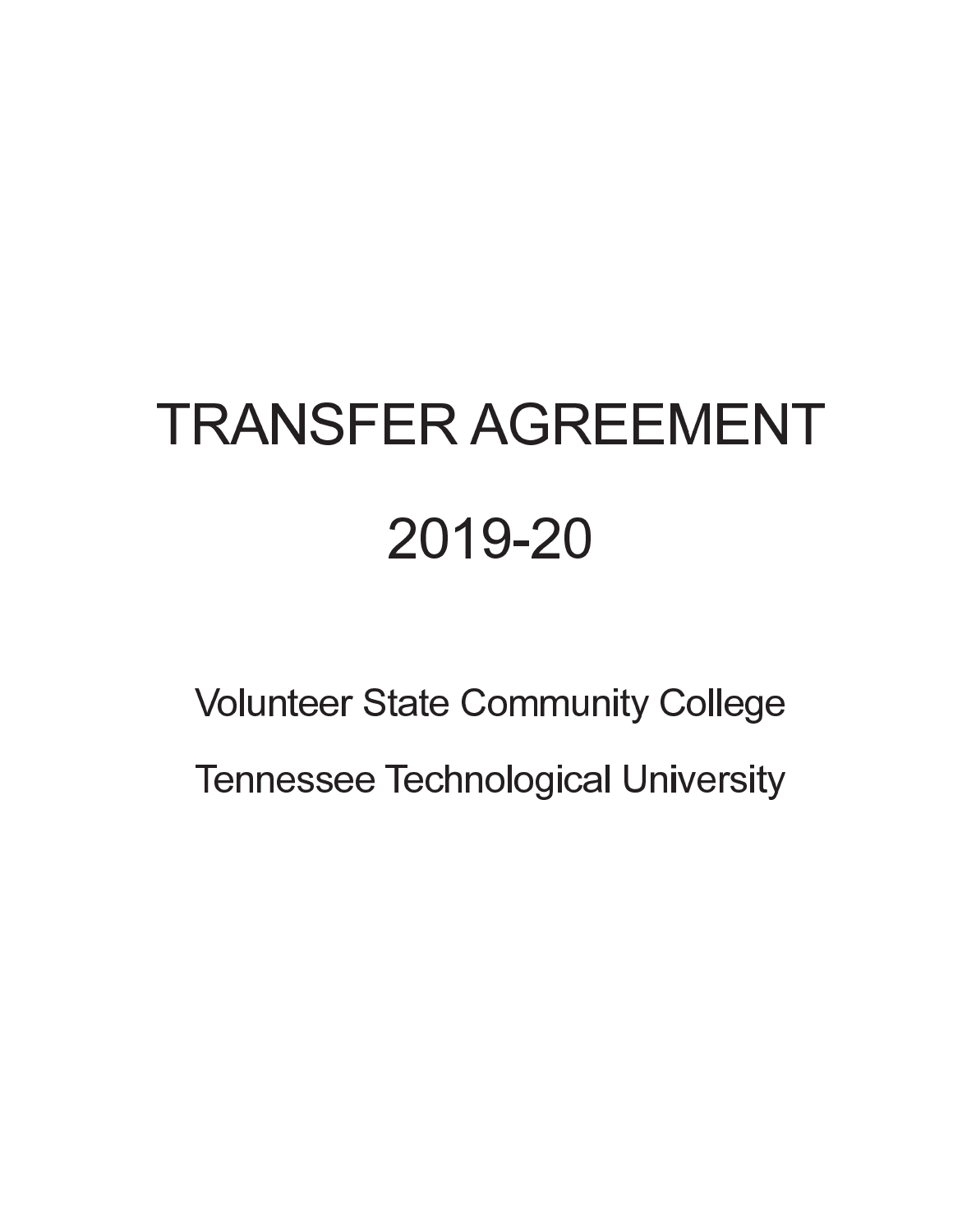Use this as a guide to make your way through Volunteer State Community College and plan *your future at Tennessee Technological University.*

# **CONTENTS**

| <b>Transfer Agreement Policies</b>       |     |  |
|------------------------------------------|-----|--|
| Admissions Standards                     |     |  |
| Application                              | ii  |  |
| Expenses                                 | ii  |  |
| Scholarship Information                  | ii  |  |
| Undergraduate Colleges and Departments   | iii |  |
| <b>Questions Directory</b>               | iii |  |
| Index                                    | 1   |  |
| College of Agriculture and Human Ecology | 3   |  |
| <b>College of Business</b>               | 4   |  |
| College of Education                     | 10  |  |
| College of Engineering                   | 11  |  |
| College of Interdisciplinary Studies     | 13  |  |
| Army ROTC                                | 20  |  |
|                                          |     |  |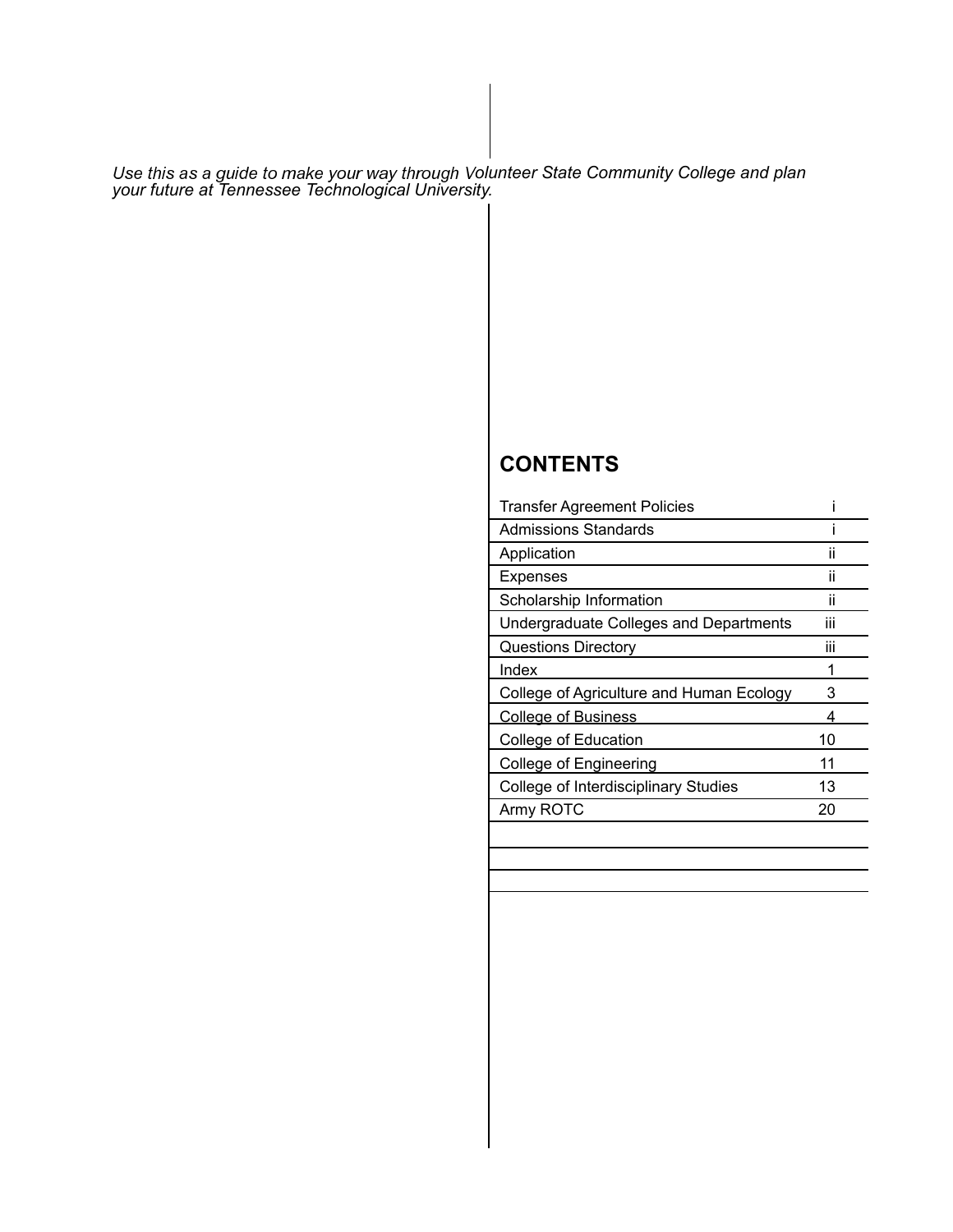#### **Transfer Agreement Policies**

- 1. This publication is a transfer agreement between Volunteer State Community College and Tennessee Technological University.
- 2. The current edition of this publication will be in effect for six years from the time a student becomes regularly admitted to Volunteer State.
- 3. Students entering Volunteer State must meet all the standards and follow the procedures of the current Volunteer State catalog.
- 4. Students entering Tennessee Technological University must meet the standards and follow the procedures of the current Tennessee Tech undergraduate catalog.
- 5. This agreement assumes that student will complete an associate degree at Volunteer State before entering Tennessee Tech. Students not completing an associate degree will have their applications evaluated as any other transfer student.
- 6. In some cases, individual programs at Tennessee Tech have specific requirements for admissions which supersede all others.

#### **Admissions Standards**

 Under this agreement, in order to be eligible for admission to Tennessee Tech, you must have an associate degree from Volunteer State and a minimum 2.0 grade point average.

 Students not completing an associate degree will have their applications evaluated as any other transfer student. In selected majors, a higher grade point average is required for admission. Check the curricular requirements and prerequisite course requirements for the major of your choice for additional information.

#### **Application**

- 1. Apply online at www.tntech.edu/admissions/apply. Application priority deadlines for desired terms: [Fall  $=$  Aug. 1, Spring  $=$  Dec. 1, Summer  $=$  May 1
- 2. Pay the \$25 application fee (if you've never paid it before) at the end of the application. If you choose not to pay at this time, you can log back into the online portal to pay later.
- 3. Request ALL official transcripts be sent to Tennessee Tech Admissions as soon as possible (including terms in progress). Make sure that you have final grades sent, as well, once they are posted. Please send to the mailing address listed below.
- 4. The grade point average (GPA) used for Admissions purposes will include grades earned at all previous institutions.
- 5. Students who have NOT earned 24 hours of transferrable work should also submit a high school transcript or GED scores (along with ACT and/or SAT scores). Students who have not successfully completed college-level math or English courses must follow ACCUPLACER testing guidelines.
- 6. Applicants will be notified of their admissions status after all credentials have been received and evaluated. Tentative admission may be granted on the basis of partial transcripts if the quality of work is clearly acceptable. Final admission is granted only after all official transcripts and credentials are received. Admission decisions will be e-mailed to the address provided by the student. You may also check your application status by logging back into your application.
- 7. Once accepted, your transcript evaluation will be able to be viewed. Only the credit, and not the grade, will transfer for academic and graduation purposes. Check out www.tntech.edu/transfer for your next steps (setting up student email, applying for housing, proper health forms, advisement, orientation, etc.)
- 8. All non-commuting freshmen must live in university housing. Please visit www.tntech.edu/reslife (or call 931-372-3414) for more information.

**Mailing Address: TTU Admissions Office P.O. Box 5006 Cookeville, TN 38505**

**Physical Address: Admissions Office Jere Whitson (208) 805 Quadrangle Cookeville, TN 38505**

**Contact Information: Phone: (931) 372-3888 Toll Free: (800) 255-8881 admissions@tntech.edu M-F 8 am-4:30pm (CT)** 

**\*\*\*To schedule a date to visit TTU, please sign up at www.tntech.edu/visit.\*\*\***

#### **Expenses**

For the current list of current fees, check the Bursar's website at www.tntech.edu/bursar/

#### **Scholarship Information**

Scholarship opportunities are available for transfer students. For scholarship information, check the scholarship website at www.tntech.edu/scholarships/ The scholarship deadline date is December 15 for the next academic year. But, additional dates are applicable for transfer students. For more information, please visit www.tntech.edu/tsapp.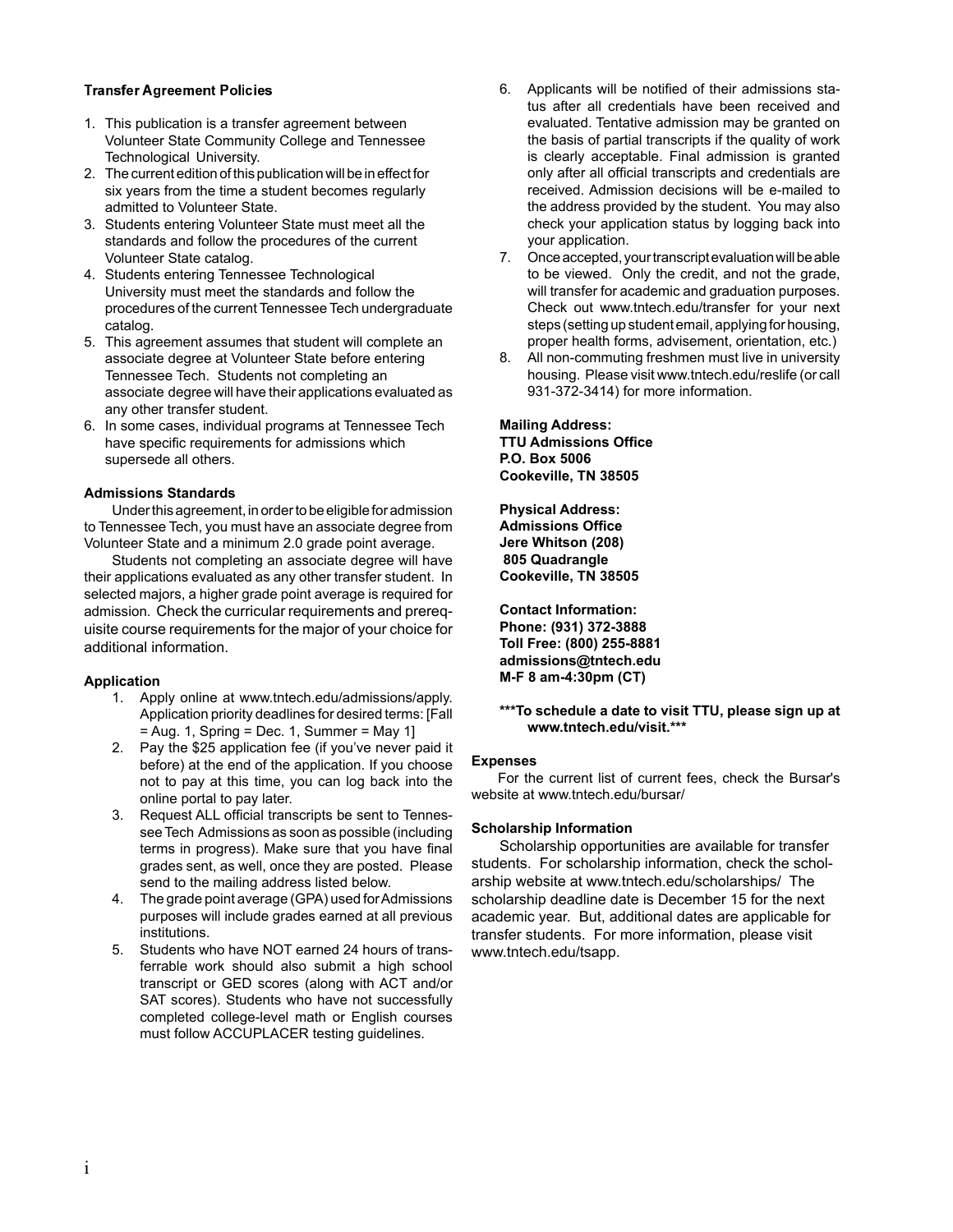# Undergraduate Colleges and Departments

# **College of Agriculture and Human Ecology College of Education**<br>Counseling and Psy

School of Agriculture Counseling and Psychology<br>
School of Human Ecology<br>
Curriculum and Instruction

#### **College of Arts and Sciences**

 Biology **College of Engineering** Chemistry Chemical Engineering<br>
Earth Sciences **Chemical Engineering**<br>
Civil and Environmenta English Computer Science<br>
Foreign Languages<br>
Flectrical and Com History<br>
Mathematics<br>
Mathematics<br>
Mathematics<br>
Mathematics Physics Sociology and Political Science **College of Fine Arts** 

#### **College of Business**

Accounting<br>Decision Sciences and Management Economics, Finance and Marketing *Communication* 

Curriculum and Instruction Exercise Science, Physical Education & Wellness

Earth Sciences<br>
English Civil and Environmental Engineering<br>
Computer Science **Electrical and Computer Engineering** Manufacturing and Engineering Technology

Art, Craft, and Design

#### **College of Interdisciplinary Studies**

School of Environmental Studies School of Indisciplinary Studies School of Professional Studies

#### **Whitson-Hester School of Nursing**

# **Questions? Contact**

| Academic Records              | Registrar, Jere Whitson 221                         | 372-3317 |
|-------------------------------|-----------------------------------------------------|----------|
| Admissions                    | Admissions Office, Jere Whitson 208                 | 372-3888 |
| <b>Athletics</b>              | Athletics, Hooper Eblen 300                         | 372-3940 |
| <b>Auto Registration</b>      | Safety & Security                                   | 372-3234 |
| <b>Bills</b>                  | Business Office, Derryberry Hall 100                | 372-3311 |
| <b>Books and Supplies</b>     | University Store, University Center G-7             | 372-3131 |
| College of                    |                                                     |          |
| Agriculture and Human Ecology | Dean's Office, Oakley Hall 102                      | 372-3149 |
| Arts and Sciences             | Dean's Office, Henderson Hall 202                   | 372-3118 |
| <b>Student Success Center</b> | Henderson Hall 202                                  | 372-3610 |
| <b>Business</b>               | Dean's Office, Johnson Hall 101                     | 372-3372 |
| <b>Student Success Center</b> | Johnson Hall 107                                    | 372-3371 |
| Education                     | Dean's Office, T. J. Farr 100                       | 372-3124 |
| <b>Student Success Center</b> | T.J. Farr Builing 202                               | 372-6036 |
| Engineering                   | Dean's Office, Clement Hall 201                     | 372-3172 |
| <b>Student Success Center</b> | Clement Hall 206                                    | 372-3833 |
| Interdisciplinary Studies     | Dean's Office, Southwest Hall 146                   | 372-3394 |
| <b>Student Success Center</b> | Southwest Hall 146                                  | 372-6238 |
| School of Nursing             | Academic Advisors, Nursing and Health Services      | 372-3229 |
| Counseling                    | Counseling Center, University Center 307            | 372-3331 |
| Financial Aid                 | Financial Aid Office, Jere Whitson 302              | 372-3073 |
| <b>Fraternities</b>           | Student Organizations Office, University Center 234 | 372-3236 |
| Housing                       | Office of Residential Life, MS Cooper 217           | 372-3414 |
| <b>Religious Opportunity</b>  | Student Organizations Office, University Center 234 | 372-3236 |
| <b>Student Government</b>     | Student Organizations Office, University Center 234 | 372-3236 |
| <b>Student Organizations</b>  | Student Organizations Office, University Center 234 | 372-3236 |
| Office of Teacher Education   | College of Education, TJ Farr 103                   | 372-3170 |
| <b>Veteran Certification</b>  | Military and Veterans Affairs, Jere Whitson 324     | 372-3503 |
|                               |                                                     |          |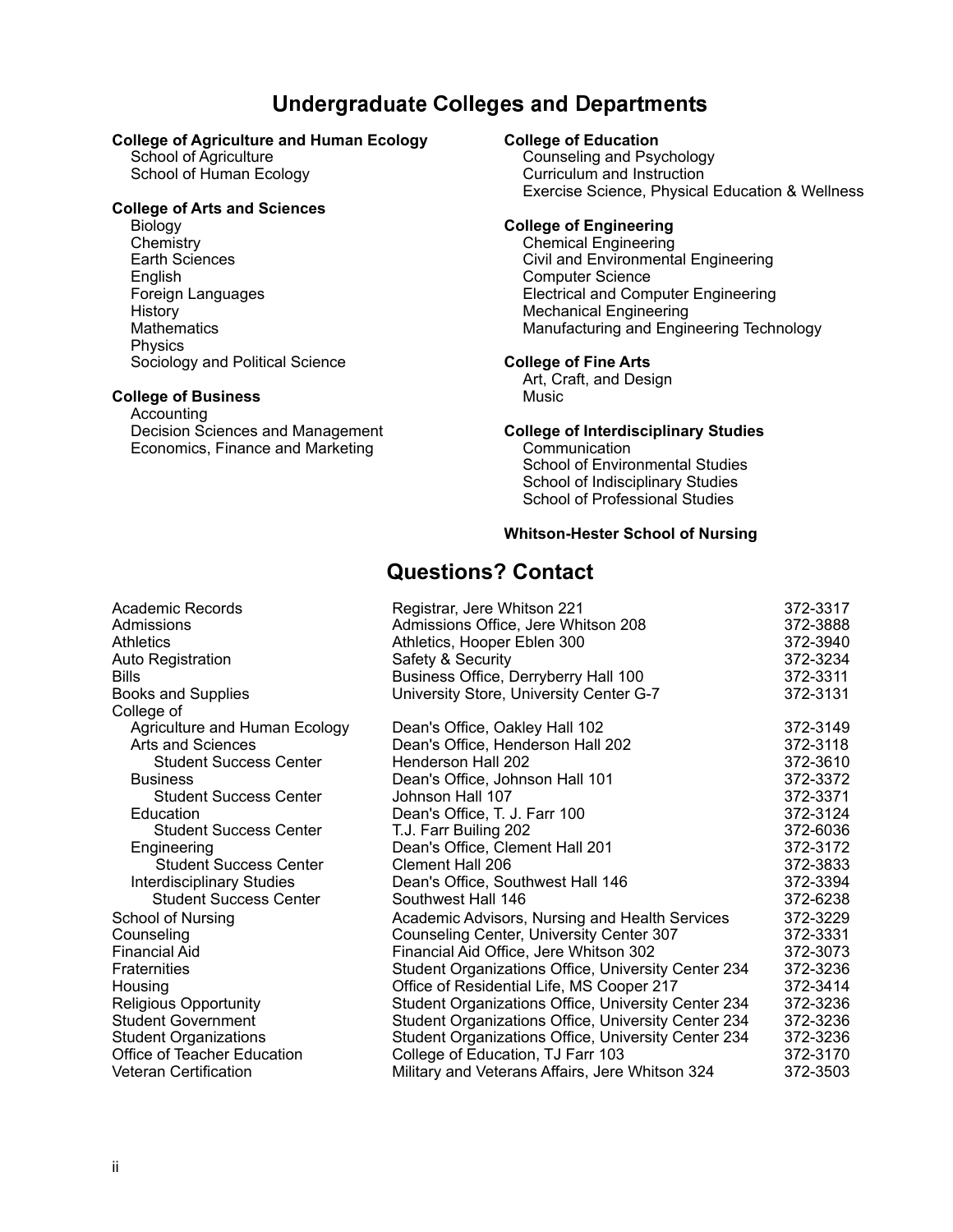# (Alphabetized by Major)

| 20 |
|----|
|    |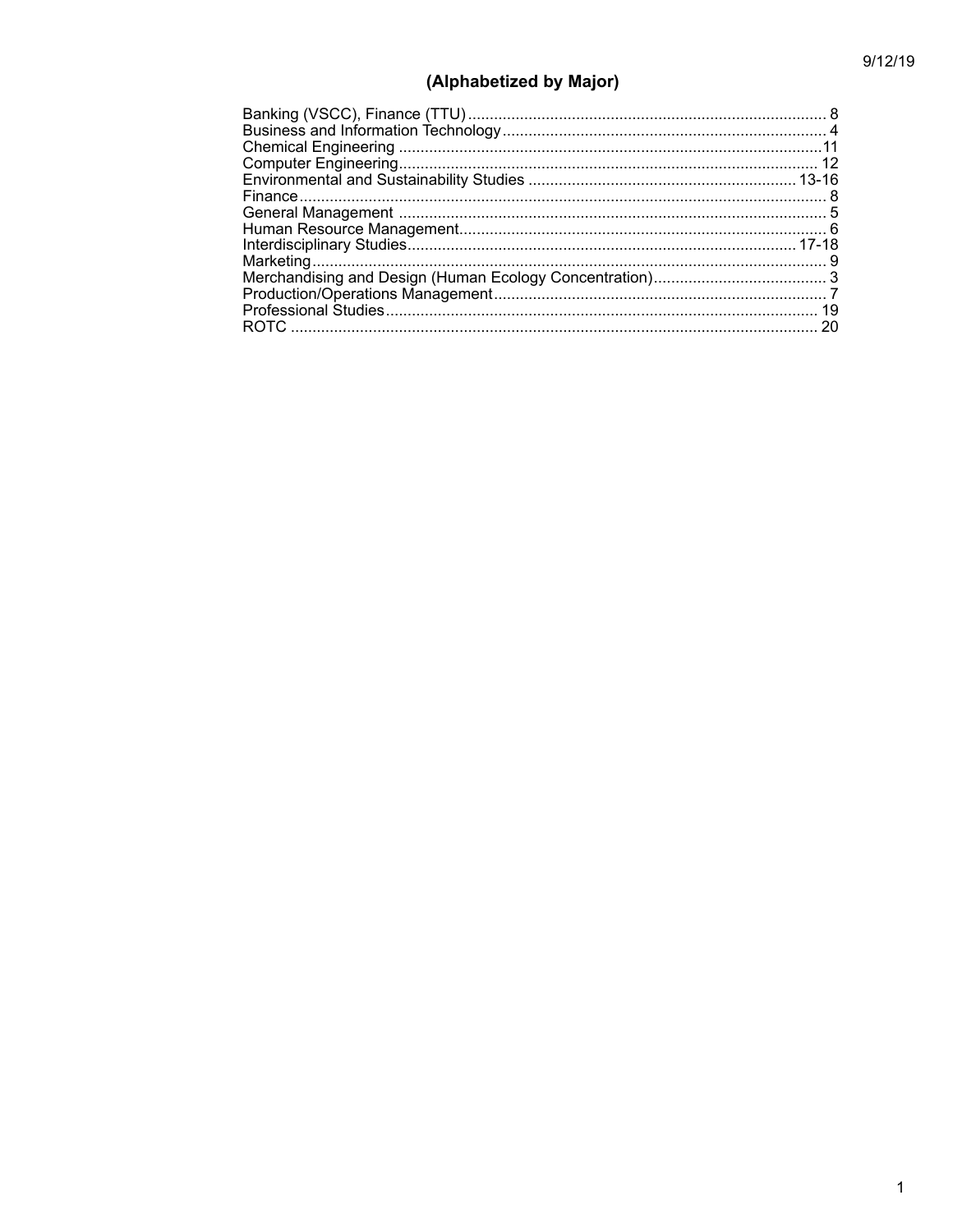# (Alphabetized by College)

| College of Agriculture and Human Ecology<br>School of Human Ecology |     |
|---------------------------------------------------------------------|-----|
| <b>College of Business</b>                                          |     |
| Department of Decision Sciences and Management                      |     |
|                                                                     |     |
|                                                                     |     |
|                                                                     |     |
|                                                                     |     |
| Department of Economics, Finance, and Marketing                     |     |
|                                                                     |     |
|                                                                     |     |
| <b>College of Education</b>                                         |     |
|                                                                     |     |
| College of Engineering                                              |     |
|                                                                     |     |
|                                                                     |     |
|                                                                     |     |
|                                                                     |     |
|                                                                     |     |
|                                                                     |     |
| <b>ROTC</b>                                                         | .20 |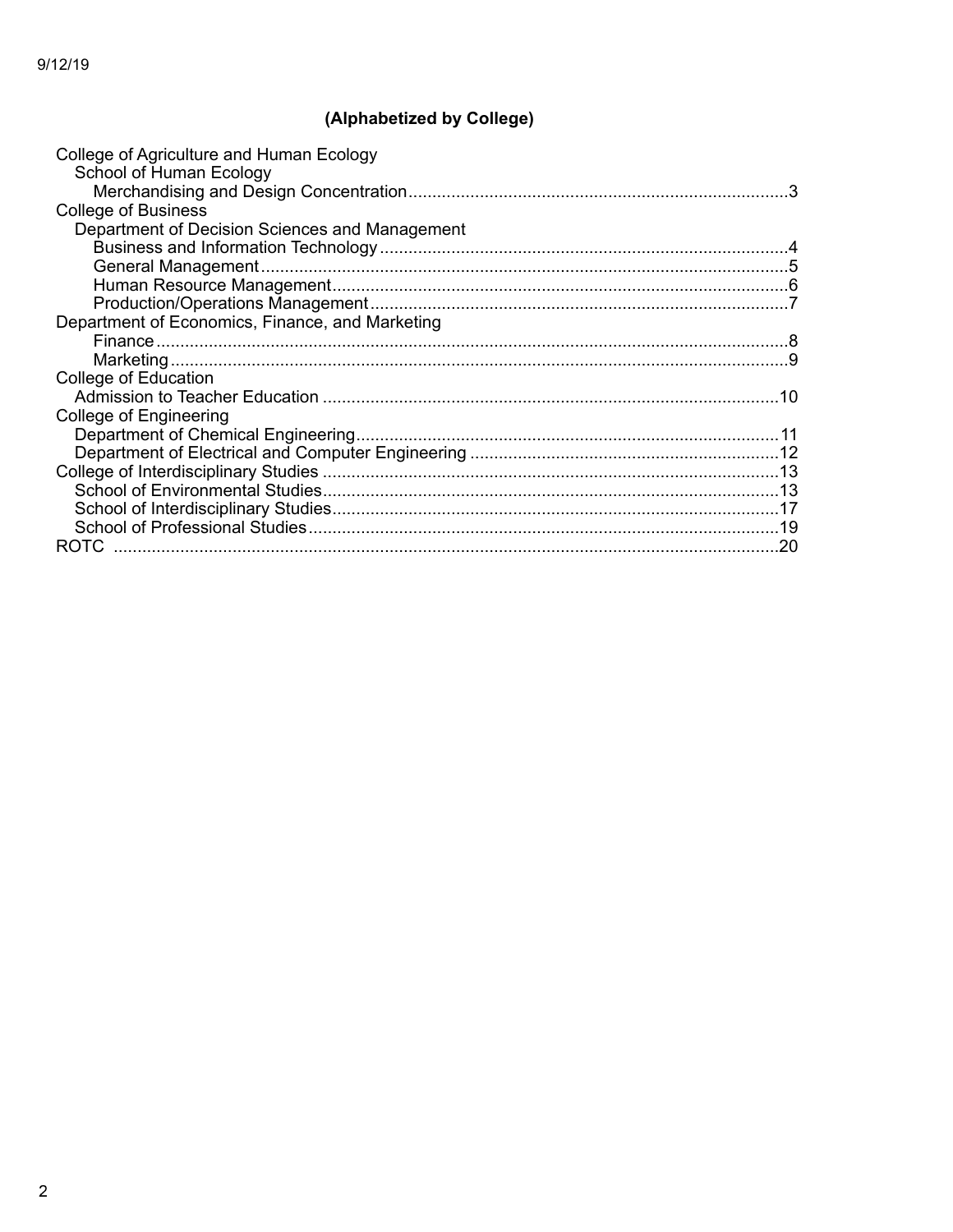#### 9/12/19

#### **HUMAN ECOLOGY**

#### **MERCHANDISING AND DESIGN**

## *VOLUNTEER STATE COMMUNITY COLLEGE*

| <b>Freshman Year</b><br>MATH 1010<br><b>MATH 1530</b><br><b>SOCI 1010</b><br><b>Humanities/Fine Arts Electives</b><br>Elective <sup>1</sup>                                                                       | CHEM 1110, 1120 General Chemistry I, II<br>ENGL 1010, 1020 English Composition I, II<br><b>Math for General Studies</b><br><b>Introductgory Statistics</b><br>Intro to Sociology                                                                            | 8<br>6<br>3<br>3<br>3<br>6<br>$\overline{2}$ | <b>Sophomore Year</b><br>COMM 2025 or 2045<br><b>ENGL Literature</b><br><b>PSYC 1030</b><br>Electives                                                | <b>ECON 2200Principles of Microeconomics</b><br>HIST 2010, 2020Early, Modern US History<br>Introduction to Psychology                                                                                                                                 | $\sqrt{3}$<br>$\begin{array}{c} 3 \\ 3 \\ 6 \\ 3 \end{array}$                 |  |  |
|-------------------------------------------------------------------------------------------------------------------------------------------------------------------------------------------------------------------|-------------------------------------------------------------------------------------------------------------------------------------------------------------------------------------------------------------------------------------------------------------|----------------------------------------------|------------------------------------------------------------------------------------------------------------------------------------------------------|-------------------------------------------------------------------------------------------------------------------------------------------------------------------------------------------------------------------------------------------------------|-------------------------------------------------------------------------------|--|--|
|                                                                                                                                                                                                                   | Total                                                                                                                                                                                                                                                       | 31                                           |                                                                                                                                                      | Total                                                                                                                                                                                                                                                 | 21                                                                            |  |  |
|                                                                                                                                                                                                                   | <u>TENNESSEE TECHNOLOGICAL UNIVERSITY</u><br>Advisor: Dr. Melinda Anderson, Human Ecology<br>Oakley Hall Room 105 - Phone: (931) 372-3157<br><b>Senior Year</b>                                                                                             |                                              |                                                                                                                                                      |                                                                                                                                                                                                                                                       |                                                                               |  |  |
| <b>Junior Year</b>                                                                                                                                                                                                |                                                                                                                                                                                                                                                             | 3                                            | <b>AGHE 4500</b>                                                                                                                                     | Senior Seminar                                                                                                                                                                                                                                        |                                                                               |  |  |
| <b>ACCT 3720</b><br><b>AGHE 2022</b><br>AGHE 3000, 3200 or 3275<br><b>HEC 1005</b><br><b>HEC 1010</b><br><b>HEC 1110</b><br><b>HEC 1150</b><br><b>HEC 2065</b><br>HEC 2300, 3300, 4300 or 4301<br><b>HEC 2311</b> | Survey of Accounting<br>Professionalism in Agriculture<br>and Human Ecology<br>Intro to Human Ecology<br>Life Span Development<br><b>Concepts of Design</b><br>Analysis of Apparel and Findings<br><b>Families in Society</b><br>Practicum: Merchandising & | 1<br>3<br>1<br>3<br>3<br>3<br>3<br>6         | <b>HEC 3011</b><br><b>HEC 3310</b><br><b>HEC 3320</b><br><b>HEC 4315</b><br><b>HEC 4320</b><br><b>HEC 4340</b><br><b>HEC 4360</b><br><b>HEC 4990</b> | <b>Consumer Economics</b><br>Textiles I<br><b>Textiles II</b><br><b>Global Social Responsibility</b><br>Merchandise Promotion & Advertising 3<br><b>History of Dress</b><br>Merchandising II<br>Internship<br><b>Upper Division Business Elective</b> | 3<br>$\mathfrak{S}$<br>3<br>3<br>3<br>$\mathfrak{S}$<br>$\boldsymbol{6}$<br>3 |  |  |
| <b>HEC 2355</b><br><b>HEC 3350</b>                                                                                                                                                                                | Design<br><b>Clothing Construction</b><br>Merchandising I                                                                                                                                                                                                   | 1<br>3<br>3                                  |                                                                                                                                                      |                                                                                                                                                                                                                                                       |                                                                               |  |  |
| <b>MKT 3400</b>                                                                                                                                                                                                   | <b>Principles of Marketing</b>                                                                                                                                                                                                                              | 3                                            |                                                                                                                                                      |                                                                                                                                                                                                                                                       |                                                                               |  |  |
|                                                                                                                                                                                                                   | Total                                                                                                                                                                                                                                                       | 36                                           |                                                                                                                                                      | Total                                                                                                                                                                                                                                                 | 33                                                                            |  |  |

#### **Students must complete 50 hours at senior institution with 36 hours of upper-division credit at the 3000- 4000 level.**

<sup>1</sup>Courses must be selected from the VSCC/TTU Transfer Equivalency table www.tntech.edu/admissions/undergraduate/ transfer/transfercredit.php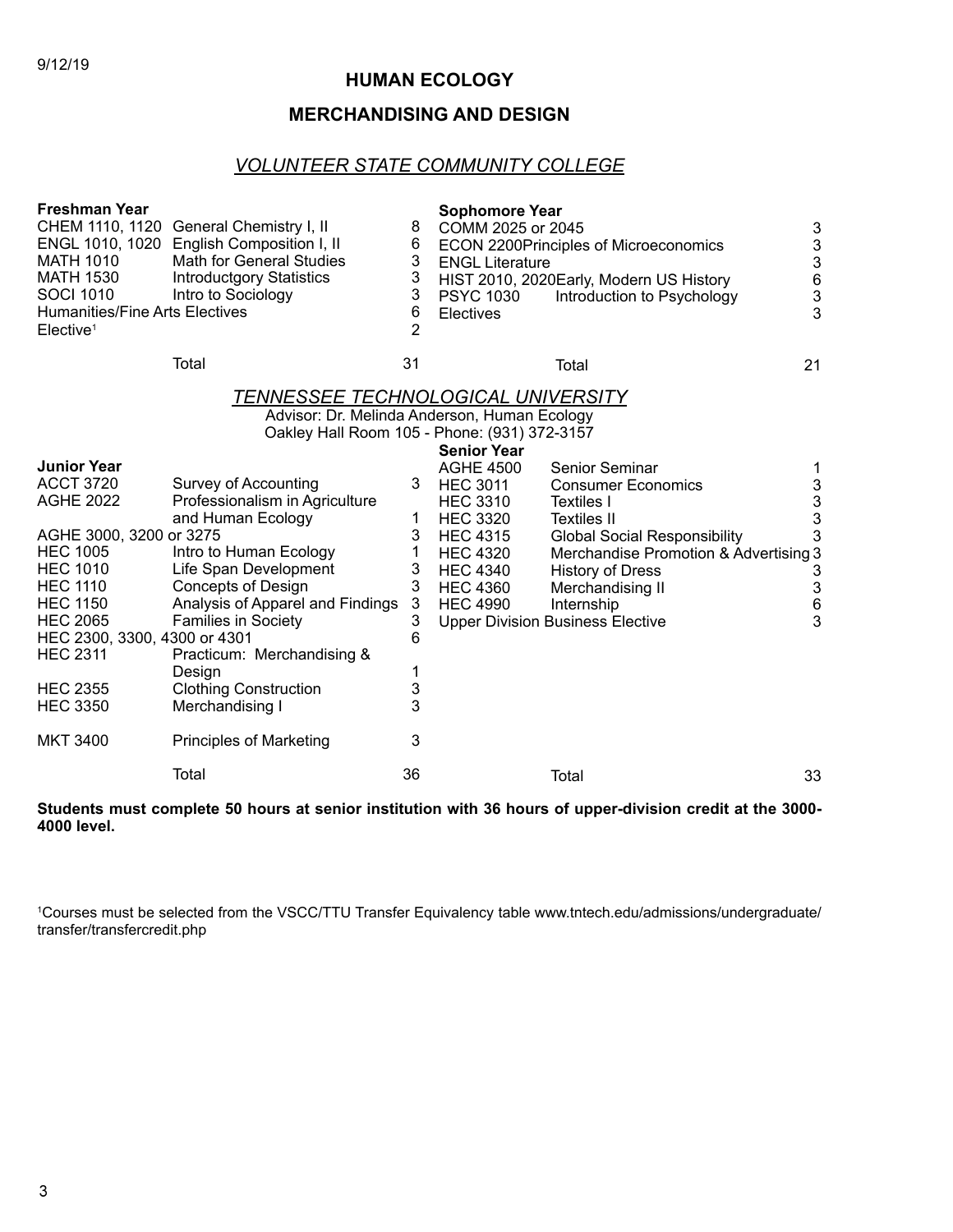# **COLLEGE OF BUSINESS DEPARTMENT OF DECISION SCIENCES AND MANAGEMENT**

#### **BUSINESS MANAGEMENT - BUSINESS AND INFORMATION TECHNOLOGY**

#### *VOLUNTEER STATE COMMUNITY COLLEGE*

|                                                  |    |           | <b>Sophomore Year</b>                           |    | SP |
|--------------------------------------------------|----|-----------|-------------------------------------------------|----|----|
| <b>Freshman Year</b>                             | F. | <b>SP</b> | ACCT 1010, 1020Principles of Accounting I, II 3 |    | 3  |
| <b>INFS 1010</b><br><b>Computer Applications</b> | 0  | 3         | ECON 2100, 2200Principles of Macroeconomics,    |    |    |
| COMM 2025 or 2045                                |    |           | <b>Microeconomics</b>                           |    | 3  |
| Fundamentals of Communication or                 |    |           | <b>ENGL Literature</b>                          |    | 0  |
| <b>Public Speaking</b>                           | 3  | 0         | HIST 2010, 2020 Early, Modern US History        | 3  |    |
| ENGL 1010, 1020English Composition I, II         | 3  | 3         | Elective <sup>2</sup>                           |    | 3  |
| MATH 1130, 1830College Algebra;                  |    |           | Humanities/Fine Arts Electives <sup>3</sup>     |    | 3  |
| <b>Applied Calculus</b>                          | 3  | 3         |                                                 |    |    |
| Natural Science <sup>1</sup>                     |    |           |                                                 |    |    |
| Electives <sup>2</sup>                           |    | 3         |                                                 |    |    |
| Total                                            |    | 16        | Total                                           | 15 | 15 |

#### *TENNESSEE TECHNOLOGICAL UNIVERSITY*

Advisor: Dr. Thomas Timmerman, Department Chairperson - Johnson Hall 306, Phone: (931) 372-3160

| <b>Junior Year</b> |                                            |    | <b>Senior Year</b>                   |                                       |    |
|--------------------|--------------------------------------------|----|--------------------------------------|---------------------------------------|----|
| <b>BMGT 3510</b>   | Mgmt. and Organization Behavior            | 3  | <b>BMGT 4930</b>                     | <b>Business Strategy</b>              | 3. |
| <b>BMGT 3720</b>   | <b>Business and Communication I</b>        | 3  | <b>DS 3520</b>                       | <b>Operations Management</b>          | 3  |
| <b>DS 3620</b>     | <b>Business Analytics: Data Driven</b>     |    | <b>DS 3870</b>                       | <b>Business Apps Development II</b>   | 3  |
|                    | Decision Making                            | 3  | <b>DS 4250</b>                       | <b>Business Data Communications</b>   | 3  |
| <b>DS 3841</b>     | Mgt. Information Systems                   | 3  | DS 4330                              | Management Info Systems Analysis      |    |
| <b>DS 3850</b>     | <b>Business Applications Development 3</b> |    |                                      | and Design                            | 3  |
| <b>DS 3860</b>     | <b>Business Database Management</b>        | 3  | DS 4550                              | Information Systems Dev Practicum 3   |    |
| <b>ECON 3610</b>   | <b>Business Statistics I</b>               | 3  | ECON 3320, 3810 or 3820              |                                       | 3  |
| <b>FIN 3210</b>    | <b>Principles of Managerial Finance</b>    | 3  | LAW 2810                             | <b>Business Legal Environment and</b> |    |
| <b>MKT 3400</b>    | <b>Principles of Marketing</b>             | 3  |                                      | <b>Ethics</b>                         | 3  |
| <b>DS Elective</b> |                                            |    | <b>Business Elective<sup>4</sup></b> |                                       | 3  |
|                    |                                            |    | Elective <sup>4</sup>                |                                       | 3  |
|                    | Total                                      | 30 |                                      | Total                                 | 30 |

<sup>1</sup> Natural science, choose from: BIOL 1010-1020 or BIOL 1110-1120; CHEM 1110-1120; PHYS 2010-2020; or GEOL 1040-1050.

<sup>2</sup>Courses must be selected from the VSCC/TTU Transfer Equivalency table www.tntech.edu/admissions/undergraduate/ transfer/transfercredit.php

3 Fine arts electives, choose one from: ART 1035, MUS 1030, PHIL 1030 or THEA 1030.

<sup>4</sup> Elective courses must be selected in consultation with the advisor.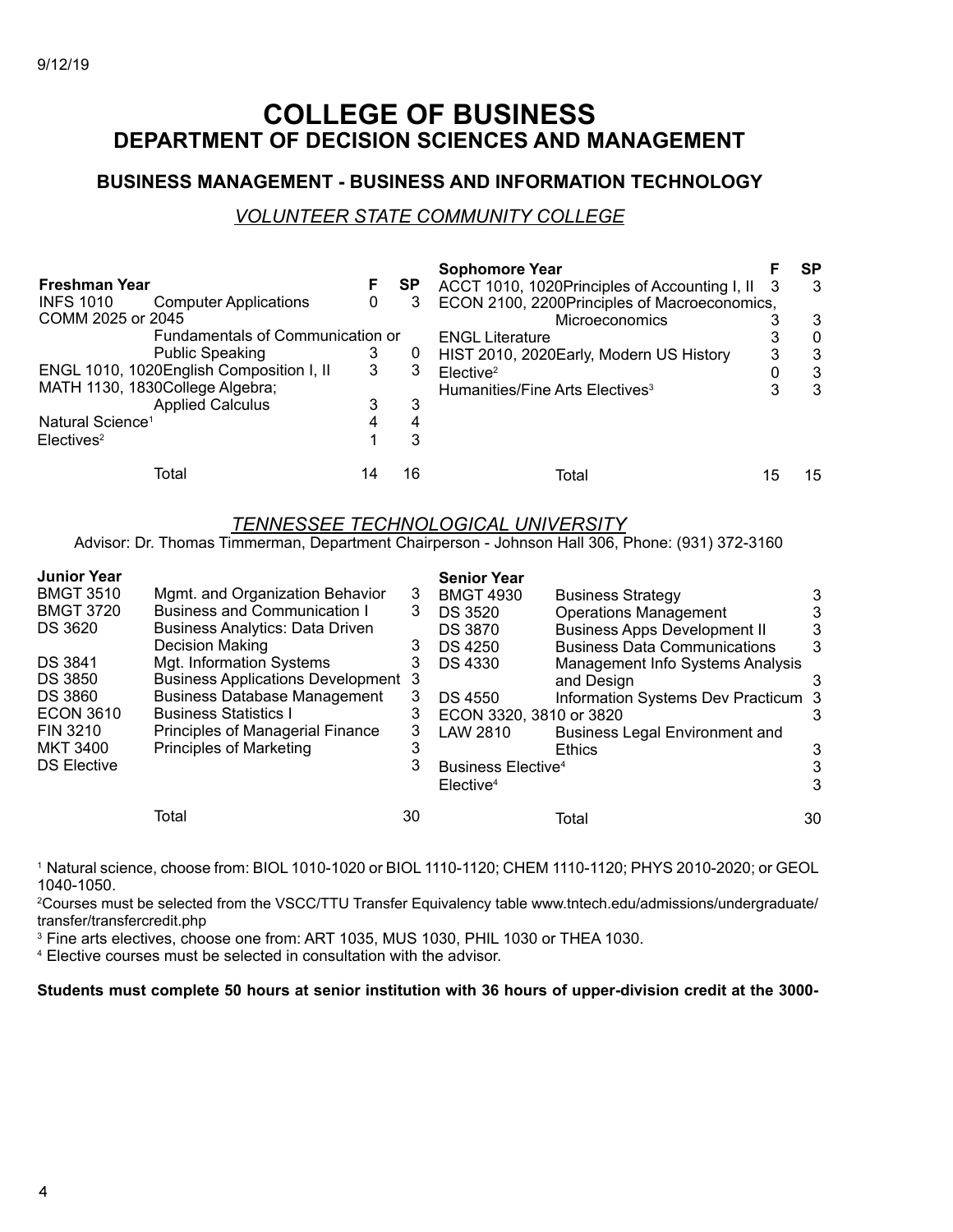# **DEPARTMENT OF DECISION SCIENCES AND MANAGEMENT**

#### **BUSINESS MANAGEMENT - GENERAL MANAGEMENT**

#### *VOLUNTEER STATE COMMUNITY COLLEGE*

| <b>Freshman Year</b>         |                                          |   | SP | <b>Sophomore Year</b>                           |    | SP |
|------------------------------|------------------------------------------|---|----|-------------------------------------------------|----|----|
| <b>INFS 1010</b>             | <b>Computer Applications</b>             | 0 | 3  | ACCT 1010, 1020Principles of Accounting I, II 3 |    | 3  |
| COMM 2025 or 2045            |                                          |   |    | ECON 2100, 2200Principles of Macroeconomics,    |    |    |
|                              | Fundamentals of Communication or         |   |    | Microeconomics                                  |    | 3  |
|                              | <b>Public Speaking</b>                   |   | 0  | <b>ENGL Literature</b>                          |    | 0  |
|                              | ENGL 1010, 1020English Composition I, II | 3 | 3  | HIST 2010, 2020 Early, Modern US History        | 3  | 3  |
|                              | MATH 1130, 1830College Algebra;          |   |    | Elective <sup>2</sup>                           | 0  | 3  |
|                              | <b>Applied Calculus</b>                  |   | 3  | Humanities/Fine Arts Electives <sup>3</sup>     | 3  | 3  |
| Natural Science <sup>1</sup> |                                          |   | 4  |                                                 |    |    |
| Electives <sup>2</sup>       |                                          |   | 3  |                                                 |    |    |
|                              | Total                                    |   | 16 | Total                                           | 15 | 15 |

#### *TENNESSEE TECHNOLOGICAL UNIVERSITY*

Advisor: Dr. Thomas Timmerman, Department Chairperson - Johnson Hall 306, Phone: (931) 372-3160

| <b>Junior Year</b>                    |                                  |    | <b>Senior Year</b>    |                                        |    |
|---------------------------------------|----------------------------------|----|-----------------------|----------------------------------------|----|
| <b>BMGT 3510</b>                      | Mgt. & Organization Behavior     | 3  | <b>BMGT 3720</b>      | <b>Business Communication I</b>        | 3  |
| <b>BMGT 3600</b>                      | <b>International Management</b>  | 3  | <b>BMGT 4520</b>      | Organizational Leadership              | 3  |
| <b>BMGT 3630</b>                      | Human Resource Management        | 3  | <b>BMGT 4930</b>      | <b>Business Strategy</b>               |    |
| DS 3841                               | Mgt. Information Systems         | 3  | <b>DS 3520</b>        | <b>Operations Management</b>           | 3  |
| ECON 3320, 3810 or 3820               |                                  | 3  | <b>DS 3620</b>        | <b>Business Analytics: Data Driven</b> |    |
| <b>ECON 3610</b>                      | <b>Business Statistics I</b>     |    |                       | Decision Making                        | 3  |
| <b>FIN 3210</b>                       | Principles of Managerial Finance |    | LAW 2810              | <b>Business Legal Environment and</b>  |    |
| <b>MKT 3400</b>                       | <b>Principles of Marketing</b>   |    |                       | <b>Ethics</b>                          | 3  |
| <b>Business Electives<sup>4</sup></b> |                                  |    | <b>BMGT Electives</b> |                                        | 6  |
| <b>DS Elective</b>                    |                                  |    | Elective <sup>4</sup> |                                        | 6  |
|                                       | Total                            | 30 |                       | Total                                  | 30 |
|                                       |                                  |    |                       |                                        |    |

<sup>1</sup> Natural science, choose from: BIOL 1010-1020, BIOL 1110-1120, CHEM 1110-1120, PHYS 2010-2020, or GEOL 1040-1050.

<sup>2</sup>Courses must be selected from the VSCC/TTU Transfer Equivalency table www.tntech.edu/admissions/undergraduate/ transfer/transfercredit.php

3 Fine arts electives, choose one from: ART 1035, MUS 1030, PHIL 1030 or THEA 1030.

<sup>4</sup> Elective courses must be selected in consultation with the advisor.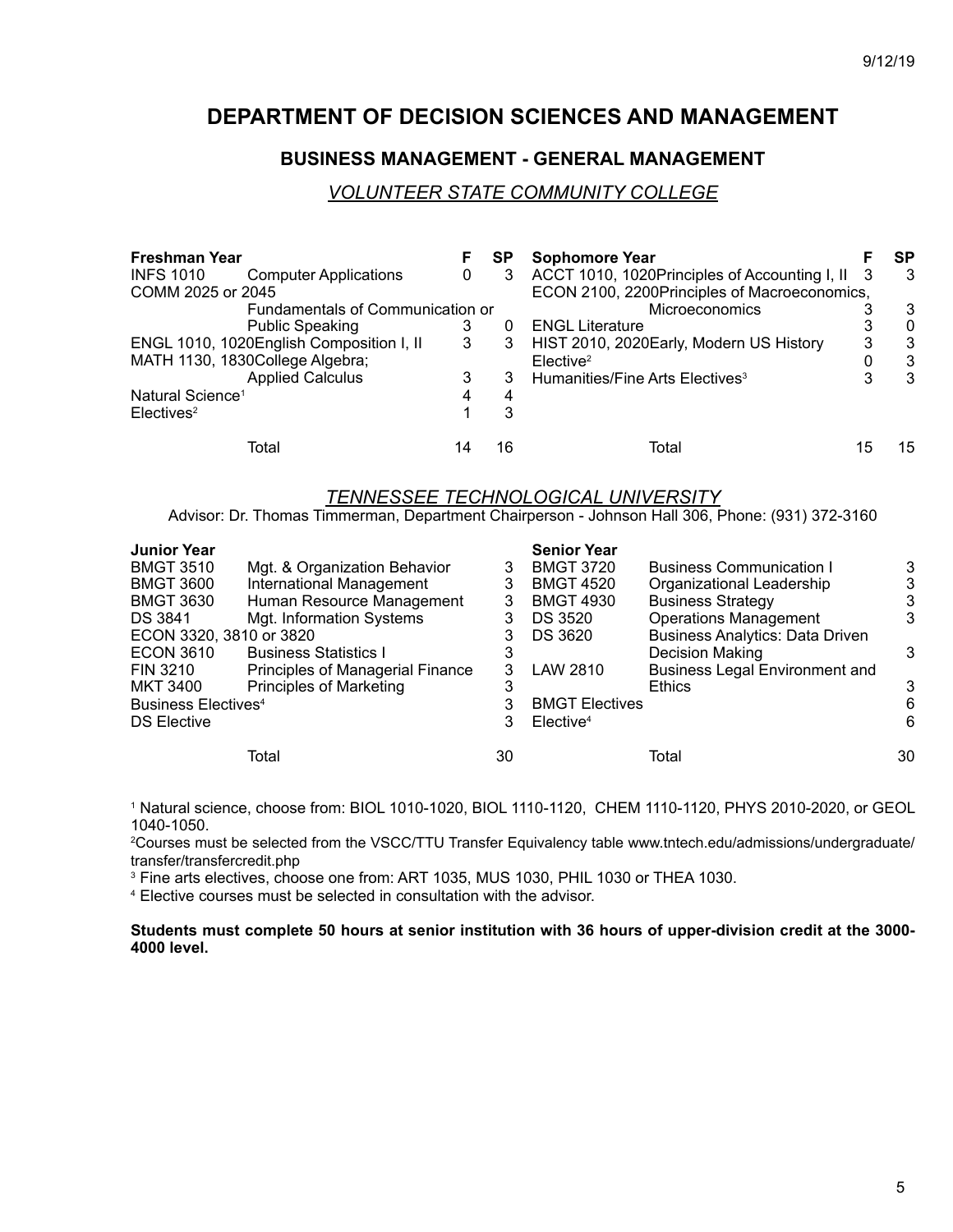# **DEPARTMENT OF DECISION SCIENCES AND MANAGEMENT**

#### **BUSINESS MANAGEMENT - HUMAN RESOURCE MANAGEMENT**

#### *VOLUNTEER STATE COMMUNITY COLLEGE*

| <b>Freshman Year</b>         |                                          | F. | <b>SP</b> | <b>Sophomore Year</b>                         |    | SP |
|------------------------------|------------------------------------------|----|-----------|-----------------------------------------------|----|----|
| <b>INFS 1010</b>             | <b>Computer Applications</b>             | 0  | 3         | ACCT 1010, 1020Principles of Accounting I, II |    | 3  |
| COMM 2025 or 2045            |                                          |    |           | ECON 2100, 2200Principles of Macroeconomics,  |    |    |
|                              | Fundamentals of Communication or         |    |           | Microeconomics                                |    | 3  |
|                              | <b>Public Speaking</b>                   |    | $\Omega$  | <b>ENGL Literature</b>                        |    | 0  |
|                              | ENGL 1010, 1020English Composition I, II | 3  | 3         | HIST 2010, 2020Early, Modern US History       | 3  | 3  |
|                              | MATH 1130, 1830College Algebra;          |    |           | Elective <sup>2</sup>                         |    | 3  |
|                              | <b>Applied Calculus</b>                  | 3  | 3         | Humanities/Fine Arts Electives <sup>3</sup>   |    | 3  |
| Natural Science <sup>1</sup> |                                          | 4  | 4         |                                               |    |    |
| Electives <sup>2</sup>       |                                          |    | 3         |                                               |    |    |
|                              | Total                                    |    | 16        | Total                                         | 15 | 15 |

#### *TENNESSEE TECHNOLOGICAL UNIVERSITY*

Advisor: Dr. Thomas Timmerman, Department Chairperson - Johnson Hall 306, Phone: (931) 372-3160

| <b>Junior Year</b>    |                                        |    | <b>Senior Year</b>                   |                                    |    |
|-----------------------|----------------------------------------|----|--------------------------------------|------------------------------------|----|
| <b>BMGT 3510</b>      | Mgmt. & Organization Behavior          | 3  | <b>BMGT 3720</b>                     | <b>Business Communication I</b>    | 3  |
| <b>BMGT 3630</b>      | Human Resource Management              | 3  | <b>BMGT 4100</b>                     | Staffing                           | 3  |
| DS 3620               | <b>Business Analytics: Data Driven</b> |    | <b>BMGT 4120</b>                     | <b>Compensation Administration</b> |    |
|                       | Decision Making                        | 3  | <b>BMGT 4150</b>                     | <b>Employment and Labor Law</b>    | 3  |
| <b>DS 3841</b>        | Mgmt. Information Systems              |    | <b>BMGT 4610</b>                     | <b>Training and Development</b>    | 3  |
| <b>ECON 3610</b>      | <b>Business Statistics I</b>           | 3  | <b>BMGT 4930</b>                     | <b>Business Strategy</b>           |    |
| <b>FIN 3210</b>       | Principles of Managerial Finance       | 3  | <b>DS 3520</b>                       | <b>Operations Management</b>       | 3  |
| LAW 2810              | <b>Business Legal Environment and</b>  |    | ECON 3320, 3810 or 3820              |                                    |    |
|                       | <b>Ethics</b>                          | 3  | <b>Business Elective<sup>4</sup></b> |                                    |    |
| <b>MKT 3400</b>       | <b>Principles of Marketing</b>         |    | Elective <sup>4</sup>                |                                    | 3  |
| <b>BMGT Electives</b> |                                        | 6  |                                      |                                    |    |
|                       | Total                                  | 30 |                                      | Total                              | 30 |

<sup>1</sup> Natural science, choose from: BIOL 1010-1020 or BIOL 1110-1120, CHEM 1110-1120, PHYS 2010-2020, or GEOL 1040-1050.

<sup>2</sup>Courses must be selected from the VSCC/TTU Transfer Equivalency table www.tntech.edu/admissions/undergraduate/ transfer/transfercredit.php

3 Fine arts electives, choose one from: ART 1035, MUS 1030, PHIL 1030 or THEA 1030.

<sup>4</sup> Elective courses must be selected in consultation with the advisor.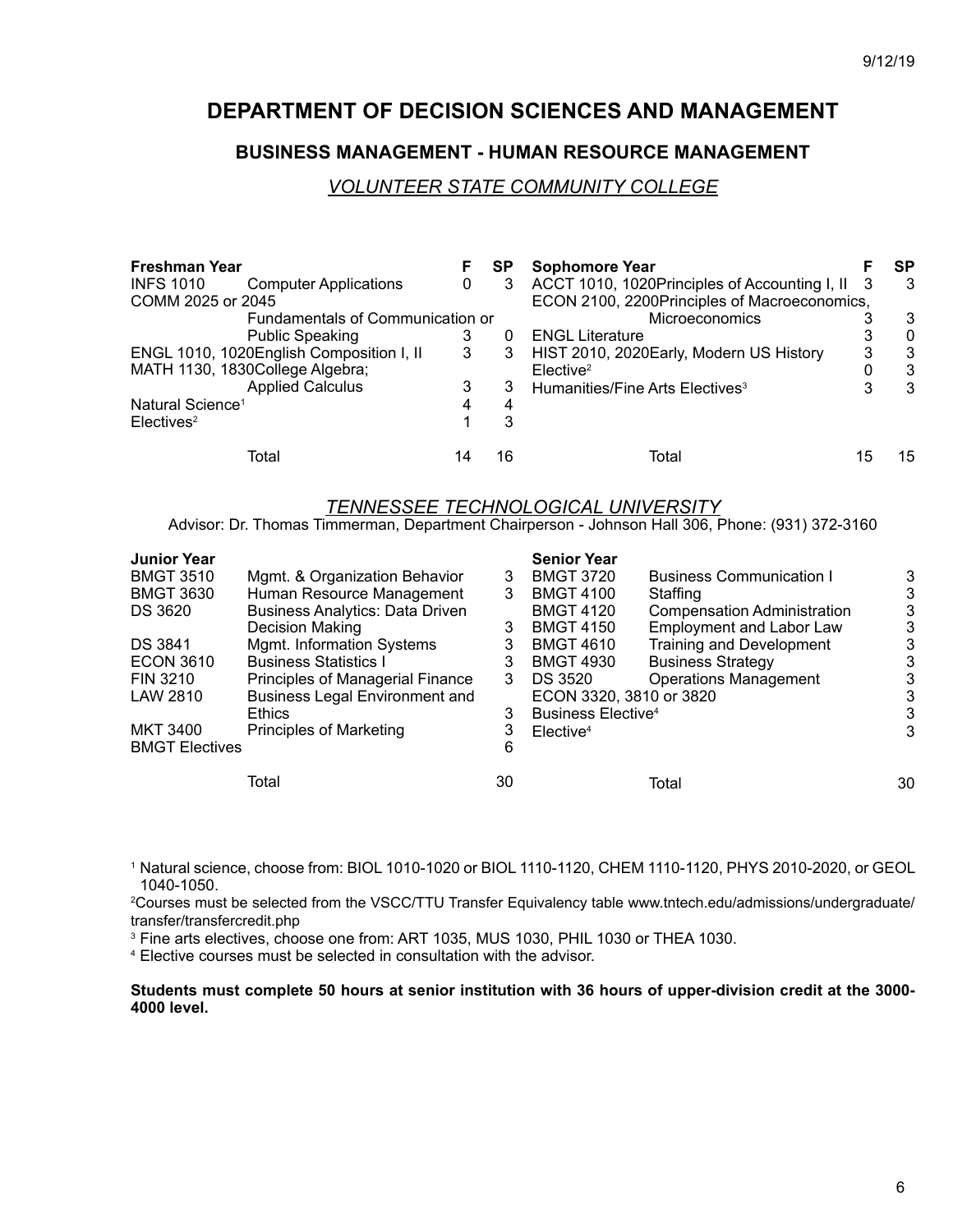# **DEPARTMENT OF DECISION SCIENCES AND MANAGEMENT**

#### **BUSINESS MANAGEMENT - PRODUCTION/OPERATIONS MANAGEMENT**

#### *VOLUNTEER STATE COMMUNITY COLLEGE*

| <b>Freshman Year</b>         |                                          | F | SP | <b>Sophomore Year</b>                         | SP |
|------------------------------|------------------------------------------|---|----|-----------------------------------------------|----|
| <b>INFS 1010</b>             | <b>Computer Applications</b>             | 0 |    | ACCT 1010, 1020Principles of Accounting I, II |    |
| COMM 2025 or 2045            |                                          |   |    | ECON 2100, 2200Principles of Macroeconomics,  |    |
|                              | Fundamentals of Communication or         |   |    | <b>Microeconomics</b>                         | 3  |
|                              | <b>Public Speaking</b>                   |   |    | <b>ENGL Literature</b>                        | 0  |
|                              | ENGL 1010, 1020English Composition I, II | 3 | 3  | HIST 2010, 2020Early, Modern US History       | 3  |
| MATH 1130, 1830College Alg.; |                                          |   |    | Elective <sup>2</sup>                         | 3  |
|                              | <b>Applied Calculus</b>                  |   |    | Humanities/Fine Arts Electives <sup>3</sup>   | 3  |
| Natural Science <sup>1</sup> |                                          |   | 4  |                                               |    |
| Electives <sup>2</sup>       |                                          |   | 3  |                                               |    |
|                              | Total                                    |   | 16 | Total                                         | 15 |

#### *TENNESSEE TECHNOLOGICAL UNIVERSITY*

Advisor: Dr. Thomas Timmerman, Department Chairperson - Johnson Hall 306, Phone: (931) 372-3160

| <b>Junior Year</b>                    |                                        |    | <b>Senior Year</b>                   |                                         |    |
|---------------------------------------|----------------------------------------|----|--------------------------------------|-----------------------------------------|----|
| <b>ACCT 3210</b>                      | Cost Accounting                        | 3  | <b>BMGT 3720</b>                     | <b>Business Communication I</b>         | 3  |
| <b>BMGT 3510</b>                      | Mgmt. & Organization Behavior          | 3  | <b>BMGT 4930</b>                     | <b>Business Strategy</b>                | 3  |
| <b>BMGT 3630</b>                      | Human Resource Management              | 3  | DS 3540                              | <b>Quality and Productivity Systems</b> | 3  |
| <b>DS 3520</b>                        | <b>Operations Management</b>           | 3  | ECON 3320, 3810 or 3820              |                                         | 3  |
| <b>DS 3620</b>                        | <b>Business Analytics: Data Driven</b> |    | LAW 2810                             | <b>Business Legal Environment and</b>   |    |
|                                       | Decision Making                        |    |                                      | <b>Ethics</b>                           | 3  |
| <b>DS 3841</b>                        | Mgmt. Information Systems              |    | Business Electives <sup>4</sup>      |                                         | 3  |
| <b>ECON 3610</b>                      | <b>Business Statistics I</b>           |    | <b>DS/BMGT Electives<sup>4</sup></b> |                                         | 6  |
| <b>FIN 3210</b>                       | Principles of Managerial Finance       | 3  | <b>MET Electives<sup>4</sup></b>     |                                         | 6  |
| MKT 3400                              | <b>Principles of Marketing</b>         | 3  |                                      |                                         |    |
| <b>Business Electives<sup>4</sup></b> |                                        |    |                                      |                                         |    |
|                                       | Total                                  | 30 |                                      | Total                                   | 30 |

<sup>1</sup> Natural science, choose from: BIOL 1010-1020 or BIOL 1110-1120; CHEM 1110-1120; PHYS 2010-2020; or GEOL 1040-1050.

<sup>2</sup>Courses must be selected from the VSCC/TTU Transfer Equivalency table www.tntech.edu/admissions/undergraduate/ transfer/transfercredit.php

3 Fine arts electives, choose one from: ART 1035, MUS 1030, PHIL 1030 or THEA 1030.

<sup>4</sup> Elective courses must be selected in consultation with the advisor.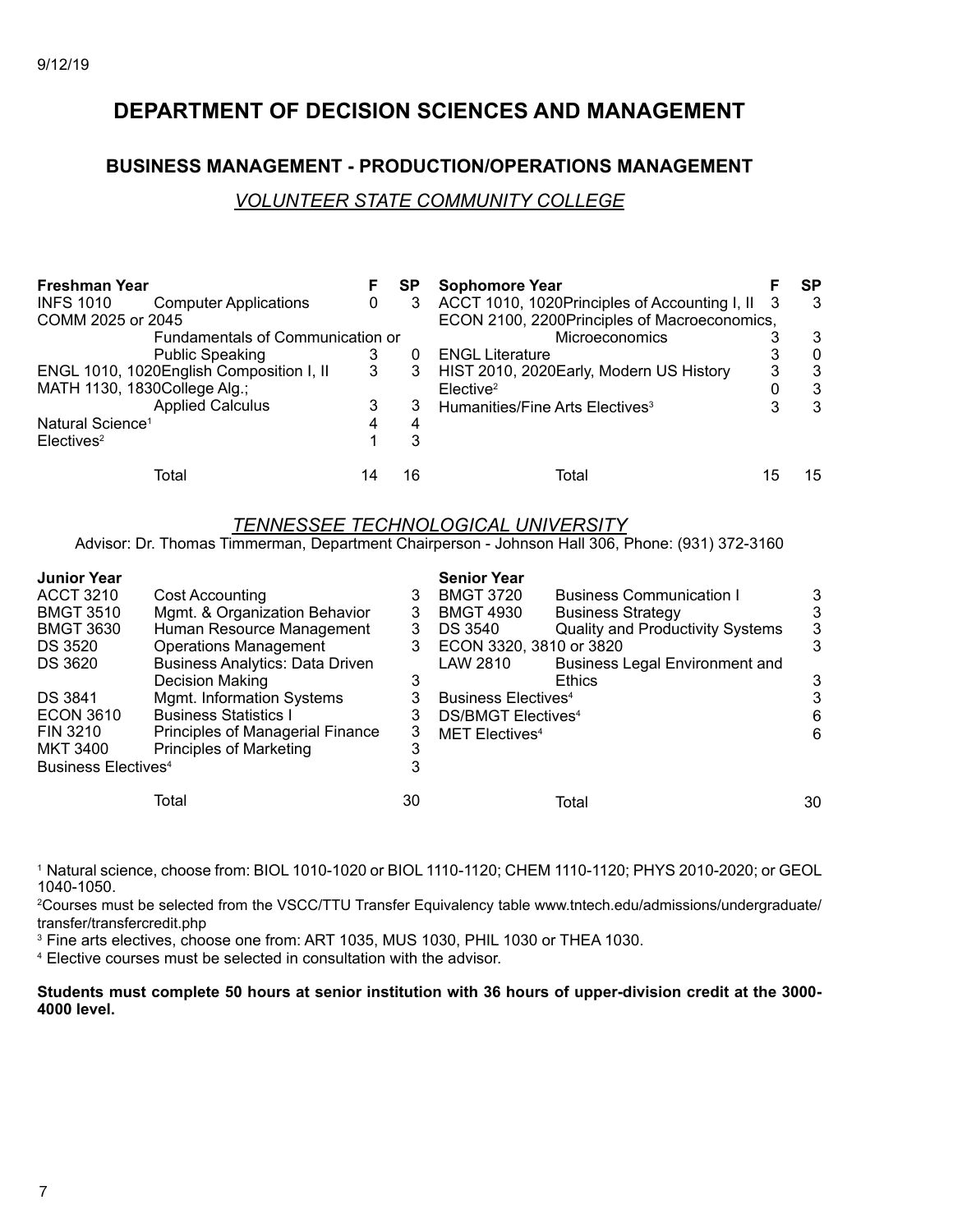# **DEPARTMENT OF ECONOMICS, FINANCE AND MARKETING**

#### **FINANCE**

#### *VOLUNTEER STATE COMMUNITY COLLEGE*

| <b>Freshman Year</b>                             |    | <b>SP</b> | <b>Sophomore Year</b>                                                                  |    | SP |
|--------------------------------------------------|----|-----------|----------------------------------------------------------------------------------------|----|----|
| <b>INFS 1010</b><br><b>Computer Applications</b> | 0  | 3         | ACCT 1010, 1020Principles of Accounting I, II                                          | -3 | 3  |
| COMM 2025 or 2045                                |    |           | ECON 2100, 2200Principles of Macroeconomics,                                           |    |    |
| Fundumentals of Communication or                 |    |           | <b>Microeconomics</b>                                                                  |    | 3  |
| <b>Public Speaking</b>                           | 3  | 0         | <b>ENGL Literature</b>                                                                 |    | 0  |
| ENGL 1010, 1020English Composition I, II         | 3  | 3         | HIST 2010, 2020Early, Modern US History                                                | 3  | 3  |
| MATH 1130, 1830College Algebra;                  |    |           | Elective <sup>2</sup>                                                                  | 0  | 3  |
| <b>Applied Calculus</b>                          | 3  | 3         | Humanities/Fine Arts Electives <sup>3</sup>                                            | 3  | 3  |
| Natural Science <sup>1</sup>                     | 4  | 4         |                                                                                        |    |    |
| Electives <sup>2</sup>                           |    | 3         |                                                                                        |    |    |
| Total                                            | 14 | 16        | Total                                                                                  | 15 | 15 |
|                                                  |    |           | <b>TENNESSEE TECHNOLOGICAL UNIVERSITY</b>                                              |    |    |
|                                                  |    |           | Advisor: Wesley Pech, Department Chairperson - Johnson Hall 216, Phone: (931) 372-3745 |    |    |

| <b>Junior Year</b><br><b>BMGT 3510</b><br><b>DS 3520</b><br><b>DS 3620</b><br><b>DS 3841</b><br>ECON 3320, 3810 or 3820<br><b>ECON 3610</b> | Mgmt. and Organization Behavior<br><b>Operations Management</b><br><b>Business Analytics: Data Driven</b><br>Decision Making<br>Mgmt. Information Systems<br><b>Business Statistics I</b> | 3<br>3<br>3<br>3<br>3 | <b>Senior Year</b><br><b>BMGT 3720</b><br><b>BMGT 4930</b><br>FIN 4230<br>ECON 4510 or<br><b>FIN 4910</b><br><b>MKT 3400</b><br>Business Elective <sup>4</sup> | <b>Business Communication I</b><br><b>Business Strategy</b><br>Adv. Financial Decision Analysis<br>International Trade and Finance or<br>Multinational Financial Mgt.<br><b>Principles of Marketing</b> | 3<br>3<br>3<br>3<br>3 |
|---------------------------------------------------------------------------------------------------------------------------------------------|-------------------------------------------------------------------------------------------------------------------------------------------------------------------------------------------|-----------------------|----------------------------------------------------------------------------------------------------------------------------------------------------------------|---------------------------------------------------------------------------------------------------------------------------------------------------------------------------------------------------------|-----------------------|
| FIN 3210<br><b>FIN 3220</b><br><b>FIN 3830</b><br>LAW 2810                                                                                  | <b>Principles of Managerial Finance</b><br>Intermediate Financial Mgt.<br>Fundamentals of Investment<br><b>Business Legal Environment &amp;</b><br><b>Ethics</b>                          | 3<br>3<br>3           | Finance Electives <sup>4</sup><br>Elective <sup>4</sup>                                                                                                        |                                                                                                                                                                                                         | 9<br>3                |
|                                                                                                                                             | Total                                                                                                                                                                                     | 30                    |                                                                                                                                                                | Total                                                                                                                                                                                                   | 30                    |

<sup>1</sup> Natural science, choose from: BIOL 1010-1020 or BIOL 1110-1120; CHEM 1110-1120; PHYS 2010-2020: or GEOL 1040-1050.

<sup>2</sup>Courses must be selected from the VSCC/TTU Transfer Equivalency table www.tntech.edu/admissions/undergraduate/ transfer/transfercredit.php

3 Fine arts electives, choose one from: ART 1035, MUS 1030, PHIL 1030 or THEA 1030.

<sup>4</sup> Elective courses must be selected in consultation with the advisor.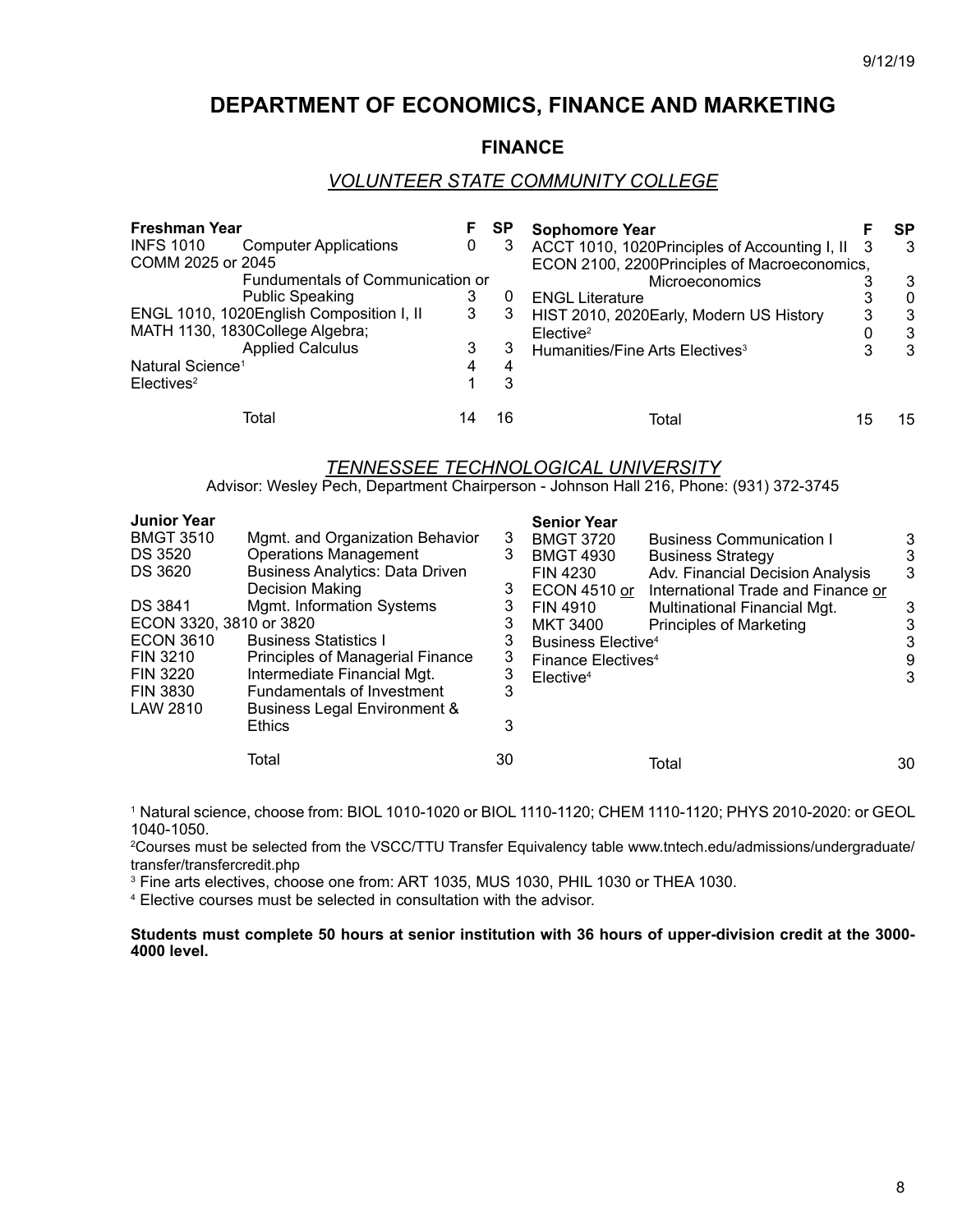# **DEPARTMENT OF ECONOMICS, FINANCE AND MARKETING**

#### **MARKETING**

#### *VOLUNTEER STATE COMMUNITY COLLEGE*

| <b>Freshman Year</b>         |                                          |   | <b>SP</b> | <b>Sophomore Year</b>                           |    | SP |
|------------------------------|------------------------------------------|---|-----------|-------------------------------------------------|----|----|
| <b>INFS 1010</b>             | <b>Computer Applications</b>             | 0 | 3         | ACCT 1010, 1020Principles of Accounting I, II 3 |    | 3  |
| COMM 2025 or 2045            |                                          |   |           | ECON 2100, 2200Principles of Macroeconomics,    |    |    |
|                              | Fundamentals of Communication or         |   |           | <b>Microeconomics</b>                           |    | 3  |
|                              | <b>Public Speaking</b>                   |   |           | <b>ENGL Literature</b>                          |    | 0  |
|                              | ENGL 1010, 1020English Composition I, II | 3 | 3         | HIST 2010, 2020Early, Modern US History         | 3  | 3  |
|                              | MATH 1130, 1830College Algebra;          |   |           | Elective <sup>2</sup>                           |    | 3  |
|                              | <b>Applied Calculus</b>                  | 3 | 3         | Humanities/Fine Arts Electives <sup>3</sup>     |    | 3  |
| Natural Science <sup>1</sup> |                                          |   | 4         |                                                 |    |    |
| Electives <sup>2</sup>       |                                          |   | 3         |                                                 |    |    |
|                              | Total                                    |   | 16        | Total                                           | 15 | 15 |

#### *TENNESSEE TECHNOLOGICAL UNIVERSITY*

Advisor: Wesley Pech, Department Chairperson - Johnson Hall 216, Phone: (931) 372-3745

| <b>Junior Year</b>              |                                        |    | <b>Senior Year</b>                   |                                 |    |
|---------------------------------|----------------------------------------|----|--------------------------------------|---------------------------------|----|
| <b>BMGT 3510</b>                | Mgmt. & Organization Behavior          | 3  | <b>BMGT 3720</b>                     | <b>Business Communication I</b> | 3  |
| <b>DS 3520</b>                  | <b>Operations Management</b>           | 3  | <b>BMGT 4930</b>                     | <b>Business Strategy</b>        | 3  |
| <b>DS 3620</b>                  | <b>Business Analytics: Data Driven</b> |    | MKT 4620                             | <b>Marketing Research</b>       | 3  |
|                                 | Decision Making                        | 3  | MKT 4730                             | <b>Marketing Strategy</b>       | 3  |
| <b>DS 3841</b>                  | <b>Management Information Systems</b>  | 3  | Marketing Electives <sup>4</sup>     |                                 | 12 |
| ECON 3320, 3810 or 3820         |                                        | 3  | <b>Business Elective<sup>4</sup></b> |                                 | 3  |
| <b>ECON 3610</b>                | <b>Business Statistics I</b>           | 3  | LAW 2810                             | Business Legal Environment &    |    |
| <b>FIN 3210</b>                 | Principles of Managerial Finance       | 3  |                                      | <b>Ethics</b>                   | 3  |
| MKT 3400                        | <b>Principles of Marketing</b>         |    |                                      |                                 |    |
| Marketing Elective <sup>4</sup> |                                        |    |                                      |                                 |    |
| Elective <sup>4</sup>           |                                        | 3  |                                      |                                 |    |
|                                 | Total                                  | 30 |                                      | Total                           | 30 |

<sup>1</sup> Science sequence, choose from: BIOL 1010-1020 or BIOL 1110-1120; CHEM 1110-1120; PHYS 2010-2020; or GEOL 1040-1050.

<sup>2</sup>Courses must be selected from the VSCC/TTU Transfer Equivalency table www.tntech.edu/admissions/undergraduate/ transfer/transfercredit.php

3 Fine arts electives, choose one from: ART 1035, MUS 1030, PHIL 1030 or THEA 1030.

4 Elective courses must be selected in consultation with the advisor.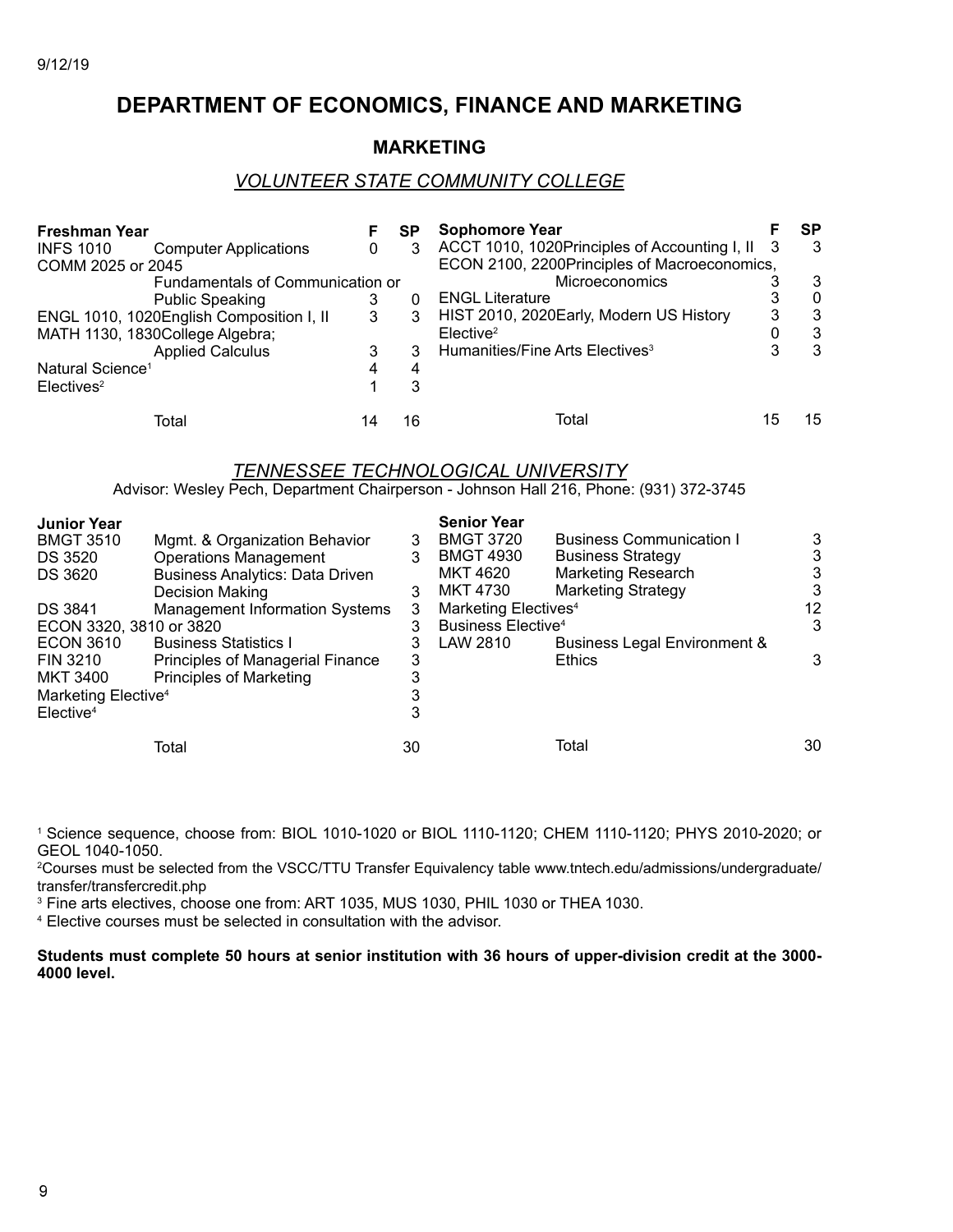# **COLLEGE OF EDUCATION**

#### **OFFICE OF TEACHER EDUCATION**

#### **Admission to the Teacher Education Program for Undergraduate Students with an AS or AAS Degree**

The undergraduate admission process applies to students pursuing a bachelor's degree and transfer students that received an AS or AAS Degree from a community college. Students fitting this category receive full admission to the Teacher Education Program upon meeting the requirements listed at the link below in the Undergraduate Requirements Section: **https://www.tntech.edu/education/teachered/admission.php**

All requirements for admission to the Teacher Education Program must be completed by the designated deadline. Students will not be allowed to enroll in any upper division professional education courses without obtaining full admission to the program. A detailed list of requirements, deadlines, and links to all required forms can be found at the above link. Forms cannot be submitted online without a T Number (TTU student ID number).

Upon admission to the Teacher Education Program and completion of upper division coursework, students will prepare and submit requirements for the Field and Clinical Practice (Residency or Student Teaching experience). More detailed information on Field and Clinical Practice requirements and deadlines can be found at the link below: https://www.tntech.edu/education/teachered/field-clinical.php

#### **Admission to the Teacher Education Program for Undergraduate Students with an AST Degree**

Students who completed the AST (Associate Science in Teaching) Degree through a community college will have completed some teacher education admission requirements previously in order to obtain their AST degree. In order to complete full admission to the Teacher Education Program at Tennessee Tech University students must show proof of having been awarded the AST Degree (this will be listed on official transcripts) and meet the requirements listed at the link below in the AST Degree Requirements section: **https://www.tntech.edu/education/teachered/admission.php**

All requirements for admission to the Teacher Education Program must be completed by the designated deadline. Students will not be allowed to enroll in any upper division professional education courses without obtaining full admission to the program. A detailed list of requirements, deadlines, and links to all required forms can be found at the above link. Forms cannot be submitted online without a T Number (TTU student ID number).

Upon admission to the Teacher Education Program and completion of upper division coursework, students will prepare and submit requirements for the Field and Clinical Practice (Residency or Student Teaching experience). More detailed information on Field and Clinical Practice requirements and deadlines can be found at the link below: https://www.tntech.edu/education/teachered/field-clinical.php

**All forms and detailed information regarding progression through the Teacher Education Program at Tennessee Tech University can be found at: https://www.tntech.edu/education/teachered/** 

**Teacher Education candidates may be required to meet revisions in various curricula necessitated by changing standards of the Council for Accreditation of Educator Preparation (CAEP) or by requirements of the Tennessee State Board of Education and teacher licensure.**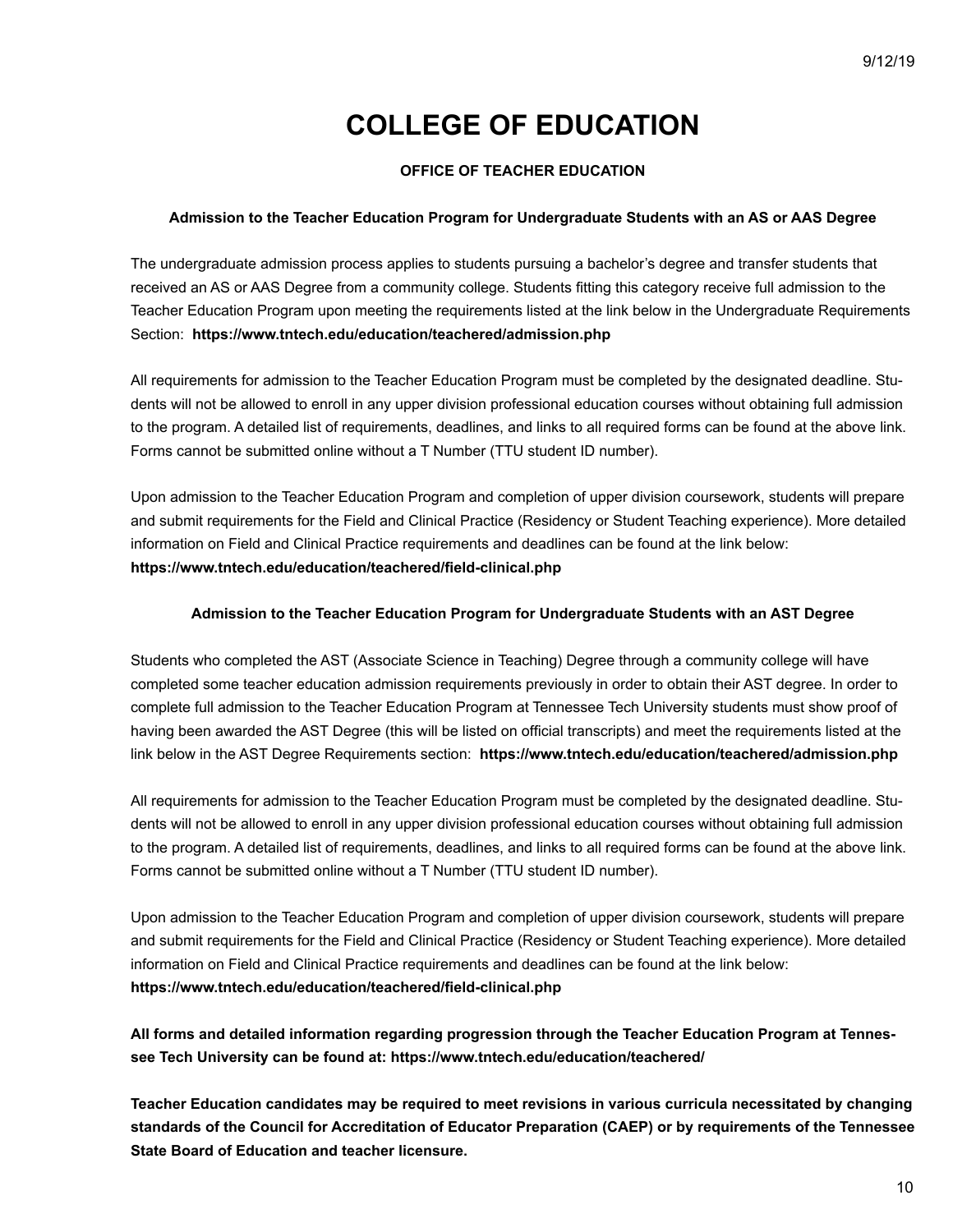# **COLLEGE OF ENGINEERING**

# **DEPARTMENT OF CHEMICAL ENGINEERING**

#### **CHEMICAL ENGINEERING**

#### *VOLUNTEER STATE COMMUNITY COLLEGE*

| <b>Freshman Year</b> |                                          |    | SP | <b>Sophomore Year</b>                                |   | SP       |
|----------------------|------------------------------------------|----|----|------------------------------------------------------|---|----------|
|                      | CHEM 1110, 1120 General Chemistry I, II  | 4  | 4  | CHEM 2010, 2020Organic Chemistry I, II               |   | 4        |
| COMM 2025 or 2045    |                                          |    |    | <b>ENGL Literature</b>                               |   | 0        |
|                      | Fundamentals of Communication or         |    |    | HIST 2010, 2020Early, Modern US History <sup>1</sup> | 3 | 3        |
|                      | <b>Public Speaking</b>                   |    | 0  | MATH 2110<br>Calculus III                            |   | $\Omega$ |
| <b>ENGR 210</b>      | C++ for Engineers                        | 0  | 3  | <b>Differential Equations</b><br>MATH 2120           |   | 3        |
|                      | ENGL 1010, 1020English Composition I, II | 3  | 3  | PHYS 2110, 2120 Calculus-Based Physics I, II         | 4 |          |
|                      | MATH 1910, 1920 Calculus & Analytic      |    |    | Humanities/Fine Arts Electives                       |   | 3        |
|                      | Geometry I, II                           | 4  | 4  | Social/Behavioral Science Elective                   |   | 3        |
| <b>PHYS 2110</b>     | Calculus-Based Physics I                 | 0  | 4  |                                                      |   |          |
|                      | Social/Behavioral Science Elective       |    | 3  |                                                      |   |          |
|                      | Total                                    | 14 |    | Total                                                |   | 20       |

#### *TENNESSEE TECHNOLOGICAL UNIVERSITY*

Advisor: Dr. Pedro Arce, Department Chairperson - Prescott Hall 214, Phone: (931) 372-3297 (Recommend the advisor be contacted prior to transfer.)

| Junior Year <sup>2</sup>        |                                        |    | <b>Senior Year</b>                   |                                      |    |
|---------------------------------|----------------------------------------|----|--------------------------------------|--------------------------------------|----|
| <b>CHE 1020</b>                 | Processes. Products and Ethics         |    | <b>CHE 4131</b>                      | Transfer Science III: Diffusion and  |    |
| <b>CHE 2015</b>                 | Intro to Chemical and Biological       |    |                                      | Diffusive-Convective Mass Transfer 4 |    |
|                                 | Process Analysis and Scaling I         | 3  | <b>CHE 4210</b>                      | <b>Chemical Reaction Engineering</b> | 4  |
| CHE 2020                        | Intro to Chemical and Biological       |    | <b>CHE 4240</b>                      | <b>CHE Capstone Project</b>          |    |
|                                 | Process Analysis and Scaling II        | 3  |                                      | CHE 4410, 4420 Process Design I, II  | 6  |
| CHE 3010                        | Thermodynamics of Chemical             |    | CHE 4540                             | Process Dynamics & Control           | 3  |
|                                 | <b>Processes</b>                       | 3  | ChE Technical Electives <sup>4</sup> |                                      | 6  |
| <b>CHE 3111</b>                 | Transfer Science I: Conduction,        |    |                                      | CHEM 3510, 3520Physical Chemistry    | 8  |
|                                 | Radiation, and Diffusion               | 4  |                                      |                                      |    |
| CHE 3021                        | Separations and Solution               |    |                                      |                                      |    |
|                                 | Thermodymanics                         |    |                                      |                                      |    |
| CHE 3121                        | Transfer Science II: Fluid Mechanics 4 |    |                                      |                                      |    |
| CHE 3730                        | <b>CHE Operations</b>                  |    |                                      |                                      |    |
| Technical Elective <sup>3</sup> |                                        | 6  |                                      |                                      |    |
|                                 | Total                                  | 29 |                                      | Total                                | 32 |

<sup>1</sup>American History 2010, 2020 are not required for B.S. degree in Chemical Engineering. <sup>2</sup>Students must apply to the CHE Fast-Track MS program by the end of their second junior term.

<sup>3</sup>Six hours of Technical Electives can be from any of the following courses:

a. Any College of Engineering course at the 3000 or 4000 level.

b. Any BIOL/CHEM/MATH/PHYS at the 3000 or 4000 level.

c. Any course with the prior approval of the ChE Undergraduate Program Coordinator.

<sup>4</sup>Six hours of ChE Technical Electives must come from one of the following courses.

- a. ChE 4245--Clinical Immersion
- b. ChE 4330--Polymer Engineering
- c. ChE 4335--Fuel Cells
- d. ChE 4400--Protein Engineering

e. ChE 4661--Transport in Biochemical & Biological Processes

f. ChE 4990--Undergraduate to Research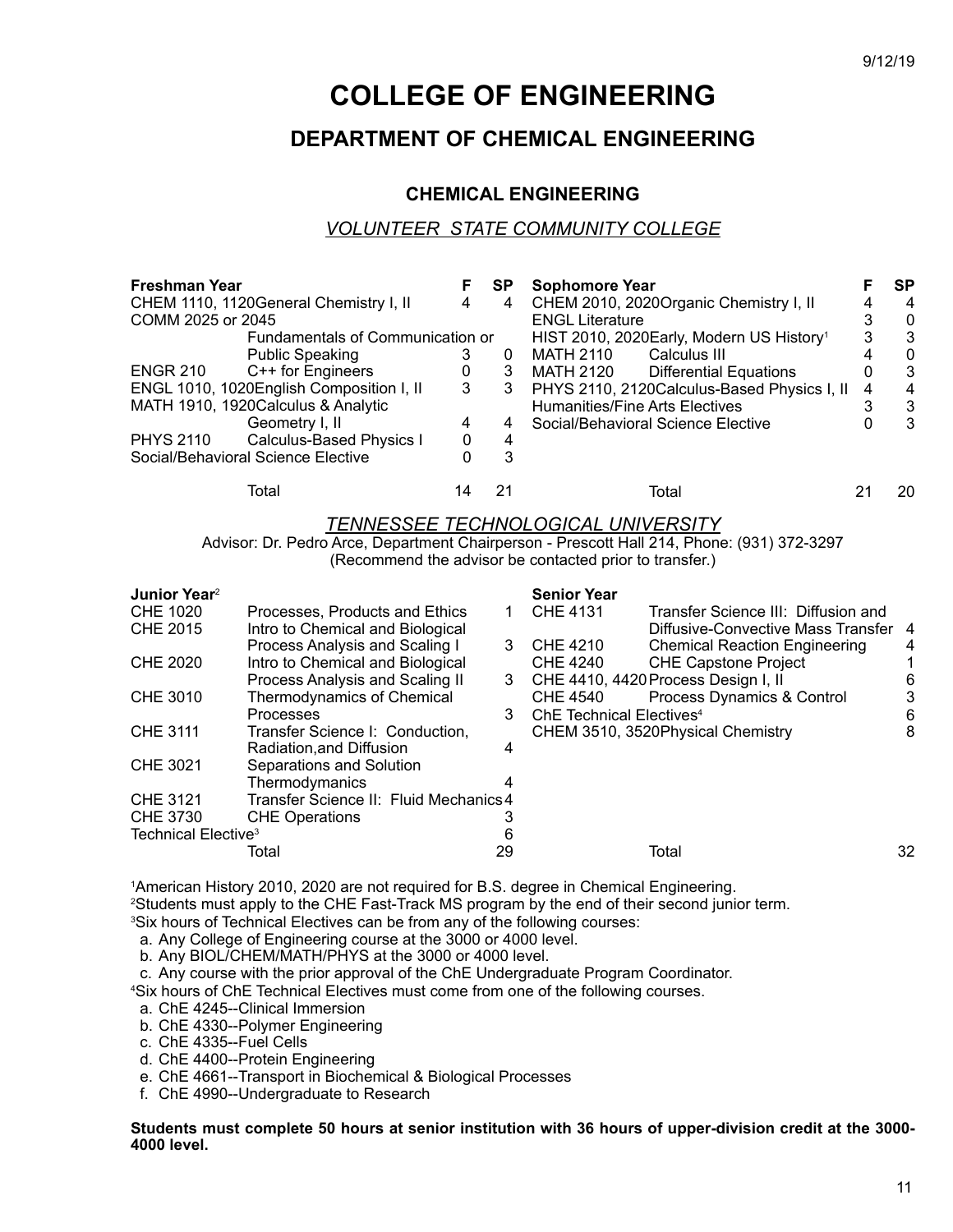# **DEPARTMENT OF ELECTRICAL AND COMPUTER ENGINEERING**

#### **COMPUTER ENGINEERING**

#### *VOLUNTEER STATE COMMUNITY COLLEGE*

| <b>Freshman Year</b> | ENGL 1010, 1020English Composition I, II                                                                   | 3 | SP<br>3 | <b>Sophomore Year</b><br><b>ENGL Literature</b>                                   |                                |        | SP<br>-3 |
|----------------------|------------------------------------------------------------------------------------------------------------|---|---------|-----------------------------------------------------------------------------------|--------------------------------|--------|----------|
|                      | MATH 1910, 1920 Calculus and Analytic<br>Geometry I, II                                                    | 4 | 4       | <b>CISP 1010</b><br>Computer Science I<br>Computer Science II<br><b>CISP 1020</b> |                                |        | 0<br>4   |
| <b>CHEM 1110</b>     | <b>General Chemistry I</b>                                                                                 | 4 | 0       | COMM 2025 or 2045                                                                 |                                |        |          |
| HIST 2010, 2020      | Social/Behavioral Science Elective<br>0<br>Fundumentals of Communication or<br>3<br><b>Public Speaking</b> |   |         |                                                                                   | 3                              |        |          |
|                      | Early, Modern US History <sup>1</sup>                                                                      | 3 | 3       | <b>MATH 2010</b>                                                                  | Introduction to Linear Algebra | 0      | 3        |
|                      | PHYS 2110, 2120 Calculus-Based Physics I                                                                   | 0 | 4       | Calculus-Based Physics II<br><b>PHYS 2120</b><br>Humanities/Fine Arts Electives   |                                | 4<br>3 | 0<br>3   |
|                      |                                                                                                            |   |         | Social/Behavioral Science Elective                                                |                                | 3      | $\Omega$ |
|                      | Total                                                                                                      |   | 176     | Total                                                                             |                                | 14     | 17       |

*TENNESSEE TECHNOLOGICAL UNIVERSITY* Advisor: Carol McGee, Professional Advisor - Clement Hall 318, cmcgee@tntech.edu (Recommend the advisor be contacted prior to transfer.)

| <b>Third Year</b>          |                                           |    | <b>Fourth Year</b>         |                                   |    |
|----------------------------|-------------------------------------------|----|----------------------------|-----------------------------------|----|
| CSC 2400                   | Design of Algorithms                      | 3  | ECE 3010                   | Signals & Systems                 | 3  |
| CSC 2500                   | Unix Lab                                  |    | ECE 3020                   | Discrete-Time Signals and Systems |    |
| ECE 2001                   | Computer Aided Engineering in ECE 1       |    | ECE 3060                   | EE Lab II                         |    |
| ECE 2010                   | <b>Electric Circuits I</b>                | 3  | ECE 3300                   | Electronics I                     |    |
| ECE 2011                   | EE Lab I                                  |    | <b>ECE 3160</b>            | Digital Systems Laboratory        |    |
| ECE 2020                   | <b>Electric Circuits II</b>               | 3  | <b>ECE 3130</b>            | Microcomputer Systems             |    |
| <b>ECE 2110</b>            | Intro to Digital Systems                  | 3  | ECE 3920                   | Professional Issues in ECE        |    |
| <b>MATH 2110</b>           | Calculus III                              | 4  | ECE 4140                   | <b>Embedded System Design</b>     | 3  |
| <b>MATH 2120</b>           | <b>Differential Equations</b>             | 3  | <b>CSC 4200</b>            | <b>Computer Networks</b>          |    |
| <b>MATH 3470</b>           | Introductory Probability and Statistics 3 |    | CmpE Elective <sup>2</sup> |                                   |    |
|                            | Total                                     | 25 |                            | Total                             | 23 |
| <b>Fifth Year</b>          |                                           |    |                            |                                   |    |
|                            | ECE 4961, 4971 Capstone Design I, II      | 6  |                            |                                   |    |
| ECE 4110                   | Digital System Design                     | 3  |                            |                                   |    |
| ECE 4120                   | <b>Fundamentals of Computer Design</b>    | 3  |                            |                                   |    |
| $EE$ Elective <sup>2</sup> |                                           | 3  |                            |                                   |    |
| CmpE Elective <sup>2</sup> |                                           |    |                            |                                   |    |
| CSC 4100                   | <b>Operating Systems</b>                  | 3  |                            |                                   |    |
| CS Elective <sup>2</sup>   |                                           | 3  |                            |                                   |    |
|                            | Total                                     | 25 |                            |                                   |    |

<sup>1</sup>American History 2010, 2020 are not required for B.S. degree in Computer Engineering. <sup>2</sup>Select from the ECE Department approved list.

**Total 25**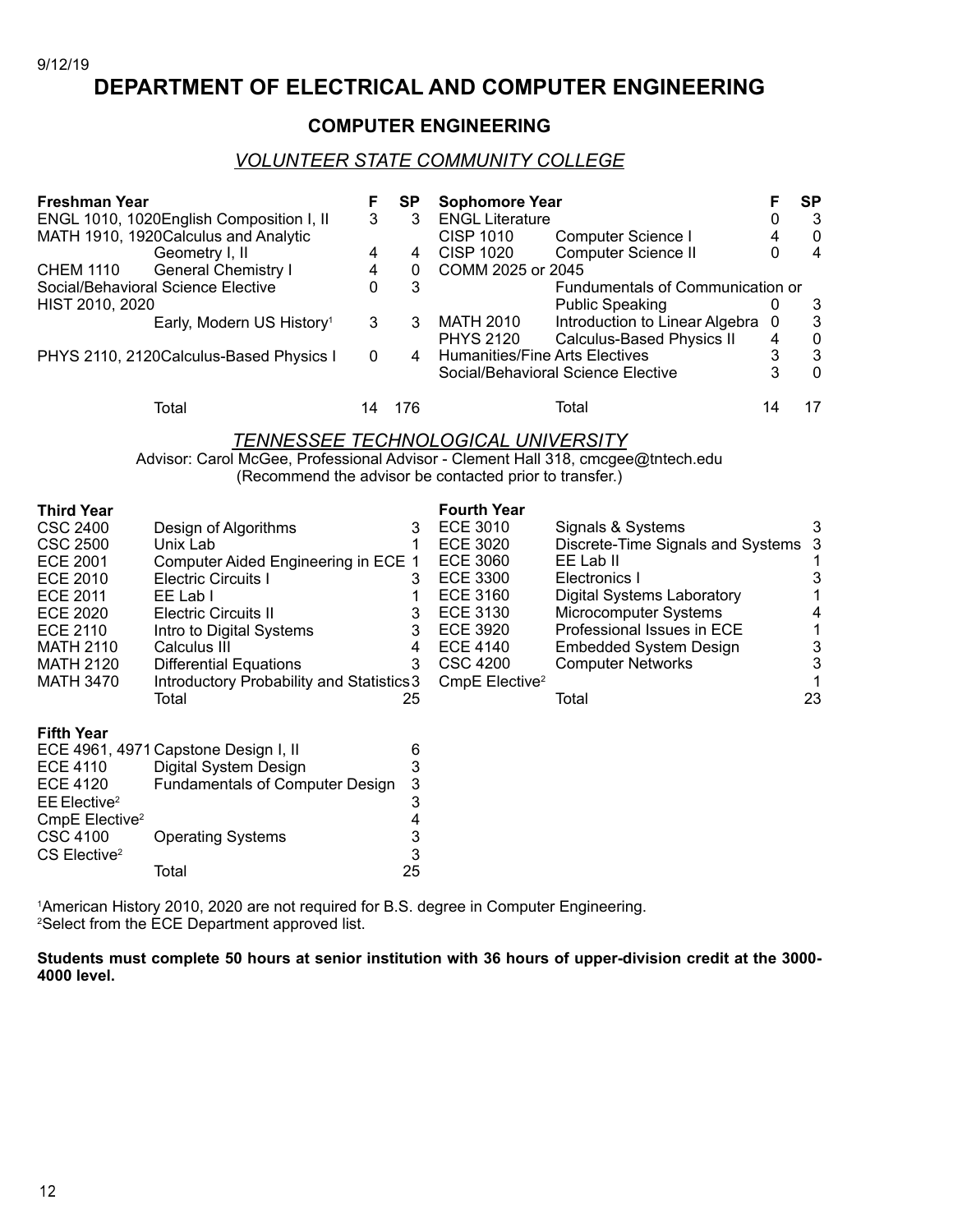# 9/12/19 **COLLEGE OF INTERDISCIPLINARY STUDIES**

# **SCHOOL OF ENVIRONMENTAL STUDIES**

# **ENVIRONMENTAL AND SUSTAINABILITY STUDIES**

#### **Environmental Science Biology option**

| <b>Freshman Year</b>          |                                          |           | SP | <b>Sophomore Year</b>  |                                         |          | SP       |
|-------------------------------|------------------------------------------|-----------|----|------------------------|-----------------------------------------|----------|----------|
| <b>CHEM 1110</b>              | <b>General Chemistry I</b>               | 4         |    | <b>BIOL 1050</b>       | Introduction to Environmental           |          |          |
|                               | BIOL 1110, 1120 General Biology I, II    | 4         |    |                        | <b>Studies</b>                          |          | $\Omega$ |
| <b>GEOL 1060</b>              | <b>Earth's Environments</b>              | 0         | 4  | <b>BIOL 1060</b>       | <b>Environmental Science</b>            |          | 4        |
| COMM 2025 or 2045             |                                          |           |    | <b>ENGL Literature</b> |                                         |          | $\Omega$ |
|                               | Fundamentals of Communication or         |           |    |                        | HIST 2010, 2020Early, Modern US History | 3        | 3        |
|                               | <b>Public Speaking</b>                   |           | 3  | <b>ECON 2200</b>       | Principles of Microeconomics            | $\Omega$ | -3       |
|                               | ENGL 1010, 1020English Composition I, II | 3         | 3  | <b>PHIL 1030</b>       | Introduction to Philosophy              | 0        | 3        |
| Humanities/Fine Arts Elective |                                          |           | 3  | <b>SOCI 1010</b>       | Introduction to Sociology               | 0        | 3        |
| MATH 1130, 1830 or 1910       |                                          | $3-4$     | 0  | <b>ISCI 1030</b>       | Science, Society and                    |          |          |
|                               |                                          |           |    |                        | Sustainability                          |          | 0        |
|                               | Total                                    | $14 - 15$ |    |                        | Total                                   | 14       | 16       |

#### *TENNESSEE TECHNOLOGICAL UNIVERSITY* Advisor: Dr. Hayden Mattingly, Southwest Hall 179, Phone (931) 372-3698

| <b>Junior Year</b>    |                                |    | <b>SP</b> | <b>Senior Year</b>                          |         | <b>SP</b> |
|-----------------------|--------------------------------|----|-----------|---------------------------------------------|---------|-----------|
| <b>BIOL 2310</b>      | <b>General Botany</b>          |    |           | AGBE 4120<br>Natural Resource Economics     | 3       | $\Omega$  |
| <b>CHEM 1020</b>      | Intro to Chemistry II          | 0  |           | BIOL 3120 or 3130                           | $3 - 4$ | $\Omega$  |
| <b>ESS 3000</b>       | Intro to Environmental Law     | 0  |           | BIOL 3140, 3200 or 3810                     |         | 4         |
| ESS 3710 or CHEM 4710 |                                |    |           | ESS 4001, 4002 Society and the Environment: |         |           |
| GEOG 3200             | <b>Water Resources</b>         |    |           | Capstone Experience Part 1, 2 3             |         | 3         |
| <b>HIST 3900</b>      | <b>Environmental History</b>   | 3  |           | <b>Biology Option Elective</b>              |         | 6         |
| MATH 3070             | <b>Statistical Methods I</b>   | 0  |           | <b>Electives</b>                            |         |           |
| <b>PHYS 2010</b>      | Algebra-based Physics I        | 4  |           |                                             |         |           |
| SOC 3600              | <b>Environmental Sociology</b> |    | 3         |                                             |         |           |
|                       | Total                          | 14 | 16        | Total                                       | 15-16   | 14        |

#### **Biology Option Elective**

One of the following: AGHT 3450 Dendrology BIOL 3240 Field Botany BIOL 4330 Plant Ecology

One of the following: GEOL 2000 Earth Evolution and Life History WFS 4500 National Wildlife Policy WFS 4730 Conservation Biology

One of the following: BIOL 4650 Marine Biology BIOL 4840 Limnology BIOL 4130 Environmental Microbiology

One of the following: BIOL 3330 Entomology BIOL 4230 Animal Behavior BIOL 4610 Invertebrate Zoology BIOL 4630 Ornithology BIOL 4810 Ichthyology BIOL 4820 Mammalogy BIOL 4830 Herpetology **Students must complete a minimum of 50 hours at senior institution with 36 hours of upper-division credit at the 3000-4000 level.**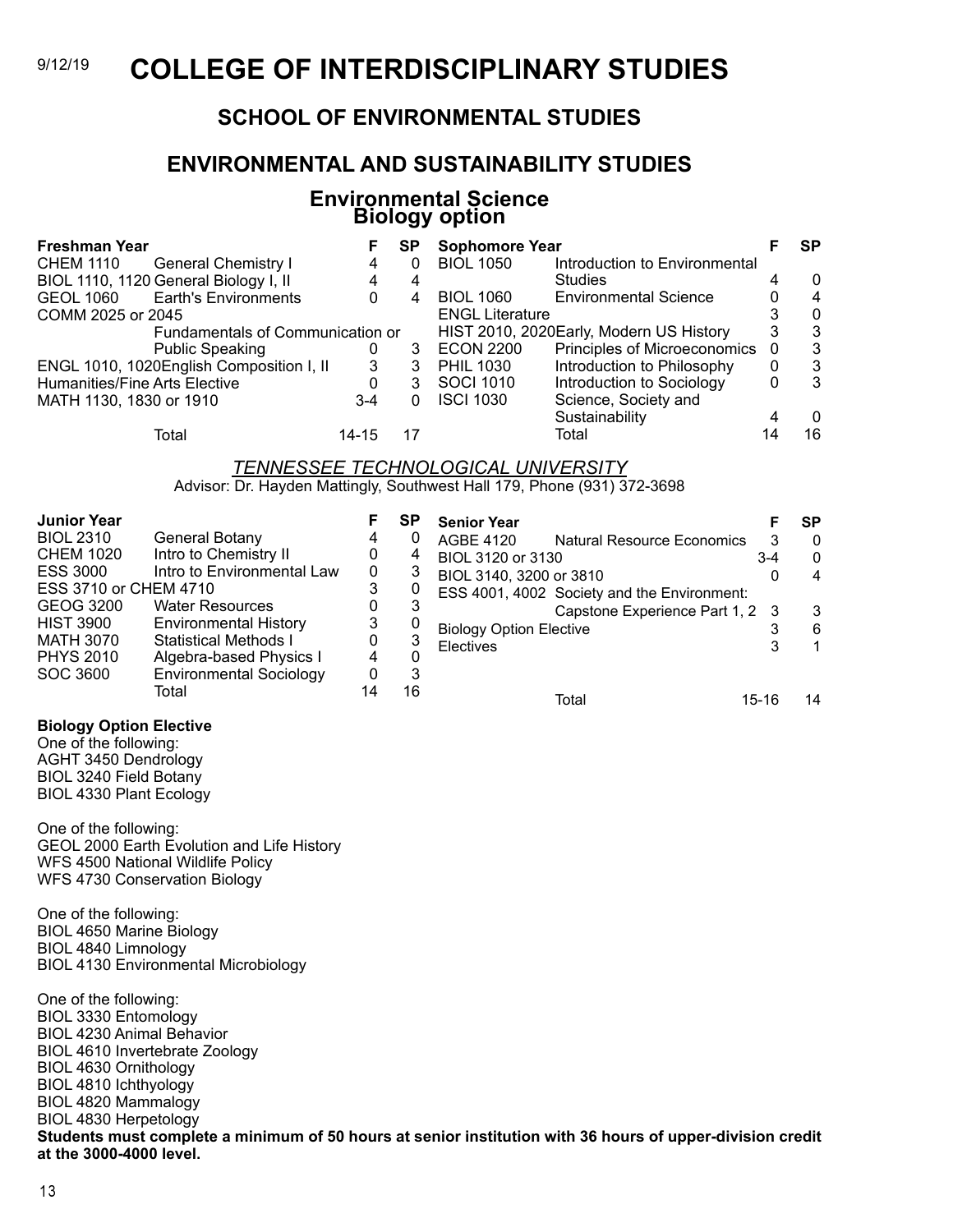# **ENVIRONMENTAL AND SUSTAINABILITY STUDIES**

#### **Environmental Science Chemistry option**

#### *VOLUNTEER STATE COMMUNITY COLLEGE*

| <b>Freshman Year</b>             |                                          |       | SP |                        | <b>Sophomore Year</b>                   |     |          |
|----------------------------------|------------------------------------------|-------|----|------------------------|-----------------------------------------|-----|----------|
| CHEM 1110, 1120                  |                                          |       |    | <b>BIOL 1050</b>       | Introduction to Environmental           |     |          |
|                                  | General Chemistry I, II                  | 4     | 4  |                        | <b>Studies</b>                          |     | $\Omega$ |
| <b>BIOL 1120</b>                 | General Biology II                       | 0     | 4  | <b>BIOL 1060</b>       | <b>Environmental Science</b>            |     | 4        |
| COMM 2025 or 2045                |                                          |       |    | <b>ENGL Literature</b> |                                         |     | 0        |
| Fundamentals of Communication or |                                          |       |    |                        | HIST 2010, 2020Early, Modern US History |     |          |
|                                  | <b>Public Speaking</b>                   | O     | 3  | <b>ECON 2200</b>       | Principles of Microeconomics            | - 0 | 3        |
|                                  | ENGL 1010, 1020English Composition I, II | 3     | 3  | <b>SOCI 1010</b>       | Introduction to Sociology               | 3   | $\Omega$ |
|                                  | Humanities/Fine Arts Elective            | 3     | 0  | CHEM 2010, 2020        |                                         |     |          |
| MATH 1830 or 1910                |                                          | 3-4   | 0  |                        | Organic Chemistry I, II                 |     |          |
| <b>PHIL 1030</b>                 | Introduction to Philosophy               | 3     | 0  |                        |                                         |     |          |
|                                  | Total                                    | 16-17 | 14 |                        | Total                                   |     | 14       |

#### *TENNESSEE TECHNOLOGICAL UNIVERSITY*

Advisor: Dr. Hayden Mattingly, Southwest Hall 179, Phone (931) 372-3698

| <b>Junior Year</b> |                                |    | <b>SP</b> | <b>Senior Year</b>                             |       | SP       |
|--------------------|--------------------------------|----|-----------|------------------------------------------------|-------|----------|
| <b>CHEM 3410</b>   | <b>Quantitative Analysis</b>   |    | 0         | <b>AGBE 4120</b><br>Natural Resource Economics | 3     | $\Omega$ |
| <b>CHEM 3500</b>   | <b>Elements of Physical</b>    |    |           | CHEM 4710, 4720                                |       |          |
|                    | Chemistry                      |    | 3         | Environmental, Advanced Chem 3                 |       | 3        |
| <b>ESS 3000</b>    | Intro to Environmental Law     | 0  | 0         | ESS 4001, 4002 Society and the Environment     | 3     | -3       |
| <b>GEOL 1045</b>   | Earth Environment, Resources   |    |           | Chemistry Option (Elective)                    | $3-4$ | $3 - 4$  |
|                    | and Society                    |    | 0         | BIOL 3120 or 3130                              |       | $3 - 4$  |
| <b>GEOL 3200</b>   | <b>Water Resources</b>         | 0  | 3         | Total                                          | 15    | 15       |
| <b>HIST 3900</b>   | <b>Environmental History</b>   | 3  |           |                                                |       |          |
| <b>MATH 3070</b>   | <b>Statistical Methods I</b>   |    | 3         |                                                |       |          |
| <b>PHYS 2010</b>   | Algebra-based Physics I        |    | 0         |                                                |       |          |
| SOC 3600           | <b>Environmental Sociology</b> |    | 3         |                                                |       |          |
|                    | Total                          | 15 | 15        |                                                |       |          |

#### **Chemistry Option Elective Two of the following:**

GEOL 4100 Environmental Sedimentology GEOL 4650 Applied Geochemistry GEOL 4711 Hydrogeology GEOG 4510 Theory of GIS I GEOG 4650 Environmental Applications of GIS ARGN 3230 Environmental Soil Science AGRN 4220 Environmental Soil Chemistry BIOL 4130 Enironmental Microbiology BIOL 4840 Limnology BIOL 4850 Applied Microbiology WFS 4500 National Wildlife Policy WFS 4730 Conservation Biology CHEM 4992 Undergraduate Research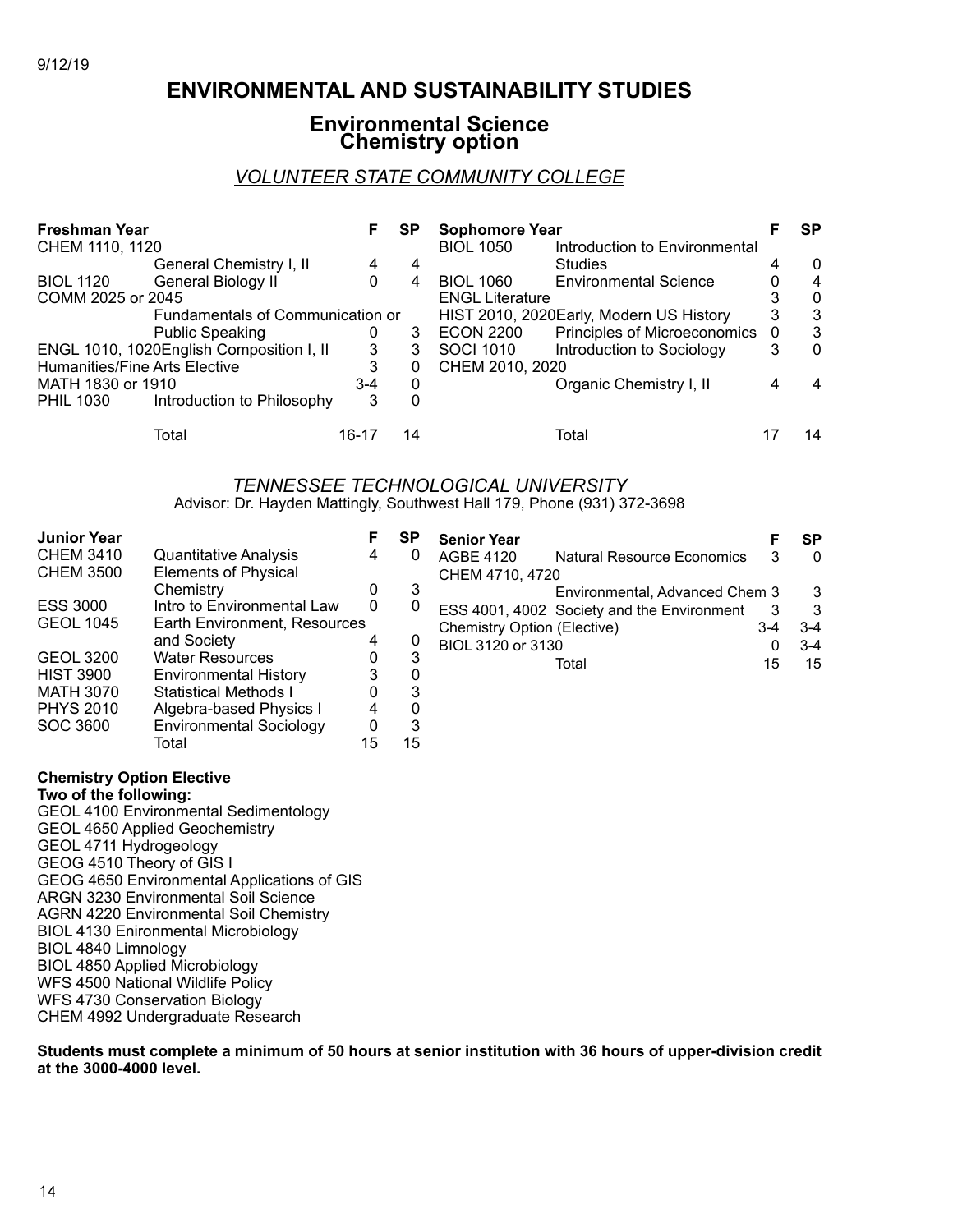# **ENVIRONMENTAL AND SUSTAINABILITY STUDIES**

#### **Environmental Science Natural Resources option**

#### *VOLUNTEER STATE COMMUNITY COLLEGE*

| <b>Freshman Year</b>          |                                          |       | SP | <b>Sophomore Year</b>  |                                         |          | SP       |
|-------------------------------|------------------------------------------|-------|----|------------------------|-----------------------------------------|----------|----------|
| <b>CHEM 1110</b>              | <b>General Chemistry I</b>               | 4     | 0  | <b>BIOL 1050</b>       | Introduction to Environmental           |          |          |
| <b>BIOL 1120</b>              | General Biology II                       |       | 4  |                        | <b>Studies</b>                          |          | $\Omega$ |
| <b>GEOL 1060</b>              | <b>Earth's Environments</b>              | 0     | 4  | <b>BIOL 1060</b>       | <b>Environmental Science</b>            |          | 4        |
| COMM 2025 or 2045             |                                          |       |    | <b>ENGL Literature</b> |                                         |          | 0        |
|                               | Fundamentals of Communication or         |       |    |                        | HIST 2010, 2020Early, Modern US History | 3        | 3        |
|                               | <b>Public Speaking</b>                   |       | 3  | <b>ECON 2200</b>       | Principles of Microeconomics            | $\Omega$ | 3        |
|                               | ENGL 1010, 1020English Composition I, II | 3     | 3  | <b>PHIL 1030</b>       | Introduction to Philosophy              | 3        | $\Omega$ |
| Humanities/Fine Arts Elective |                                          | 3     | 0  | SOCI 1010              | Introduction to Sociology               | 3        | 0        |
| MATH 1130, 1830 or 1910       |                                          | $3-4$ | 0  | Electives <sup>2</sup> |                                         |          | 4        |
| Electives <sup>2</sup>        |                                          |       |    |                        |                                         |          |          |
|                               | Total                                    | 16-17 | 14 |                        | Total                                   | 16       | 14       |

#### *TENNESSEE TECHNOLOGICAL UNIVERSITY* AAdvisor: Dr. Hayden Mattingly, Southwest Hall 179, Phone (931) 372-3698

|                       |                                                   |    |    | <b>Senior Year</b>        |                                            |   | SP       |
|-----------------------|---------------------------------------------------|----|----|---------------------------|--------------------------------------------|---|----------|
| <b>Junior Year</b>    |                                                   |    | SP | AGBE 4120                 | Natural Resource Economics                 | 3 | 0        |
| AGBE 2010             | World Food and Society                            | 0  | 3  |                           | ESS 4001, 4002 Society and the Environment | 3 | 3        |
|                       | AGRN 2300, 2310 Soils, Soil Chemical Properties 0 |    | 4  | <b>Directed Electives</b> |                                            | 3 | 3        |
| ESS 3710 or CHEM 4710 |                                                   | 3  | 0  | <b>AGRN 3230</b>          | <b>Environmental Soil Science</b>          | 4 | $\Omega$ |
| ESS 3000              | Intro to Environmental Law                        | 0  | 3  |                           | AGRN 4210, AGRN 4220, BIOL 4840 or         |   |          |
| <b>GEOL 3200</b>      | <b>Water Resources</b>                            | 0  | 3  | <b>GEOL 4150</b>          |                                            |   | $3-4$    |
| <b>HIST 3900</b>      | <b>Environmental History</b>                      | 3  | 0  |                           | AGBE 4130, AGET 4720, or AGET 3110 and     |   |          |
| <b>MATH 3070</b>      | Statistical Methods I                             | 3  | 0  | <b>AGET 3115</b>          |                                            |   | -3       |
| <b>PHYS 2010</b>      | Algebra-based Physics I                           | 4  | 0  |                           |                                            |   |          |
| SOC 3600              | <b>Environmental Sociology</b>                    | 0  | 3  |                           | Total                                      |   | 16 12-13 |
|                       | Total                                             | 16 | 16 |                           |                                            |   |          |

**Directed Electives Two of the following:** BIOL 4330 Plant Ecology BIOL 4840 Limnology GEOL 2000 Earth Evolution and Life History GEOG 1010 Weather and Climate GEOG 4510 Theory of GIS I GEOG 4650 Environmental Applications of GIS WFS 4730 Conservation Biology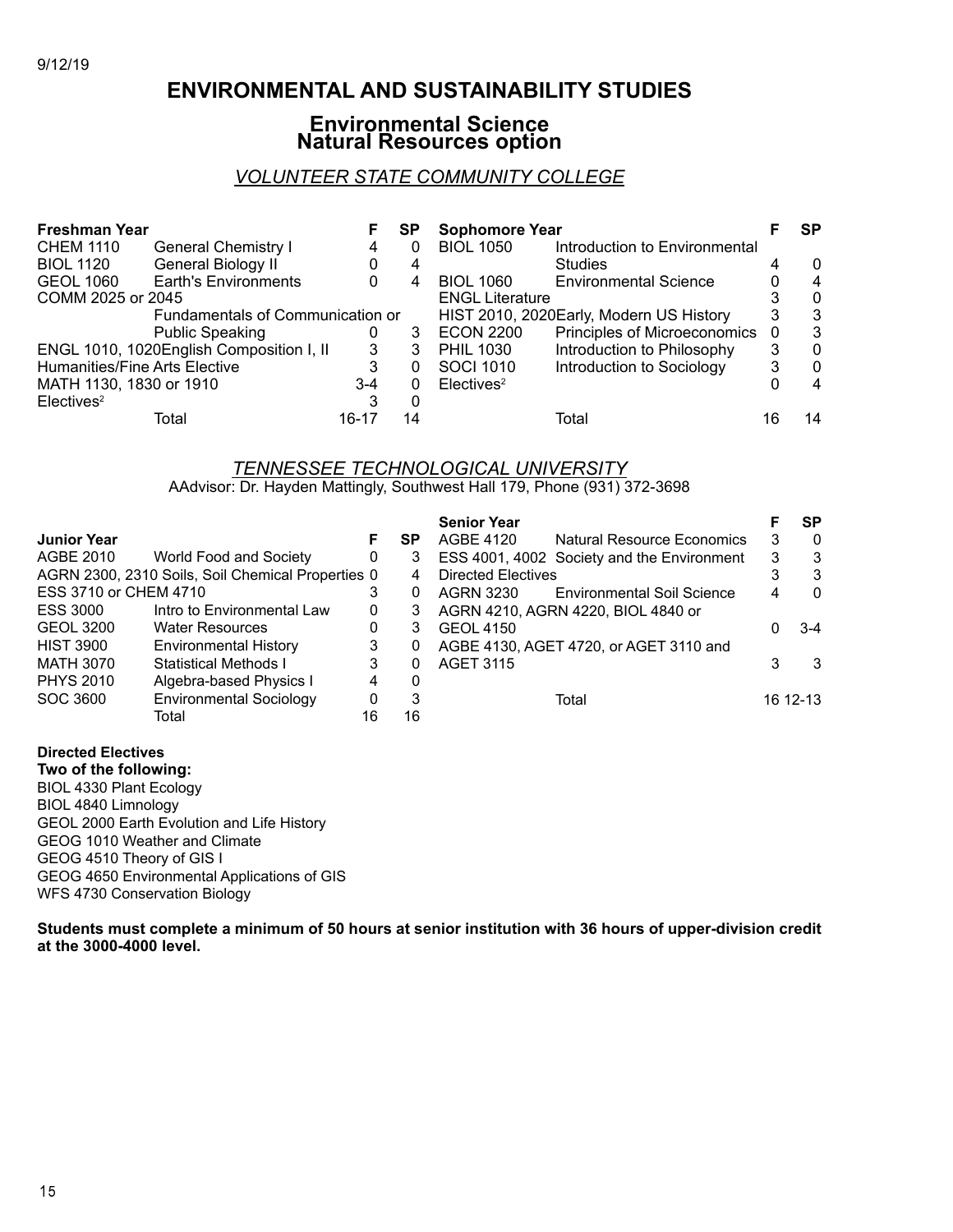# 9/12/19 **ENVIRONMENTAL AND SUSTAINABILITY STUDIES**

# **Environmental Technology**

#### *VOLUNTEER STATE COMMUNITY COLLEGE*

| Freshman Year                 |                                                                                            | F           | SP                        | <b>Sophomore Year</b>                                                    | F                         | <b>SP</b>        |  |  |
|-------------------------------|--------------------------------------------------------------------------------------------|-------------|---------------------------|--------------------------------------------------------------------------|---------------------------|------------------|--|--|
| CHEM 1110, 1120               |                                                                                            |             |                           | <b>BIOL 1050</b><br>Introduction to Environmental                        |                           |                  |  |  |
|                               | General Chemistry I, II                                                                    | 4           | 4                         | Studies                                                                  | 4                         | 0                |  |  |
| <b>BIOL 1120</b>              | General Biology II                                                                         | 0           | $\overline{4}$            | <b>BIOL 1060</b><br><b>Environmental Science</b>                         | $\boldsymbol{0}$          | 4                |  |  |
| COMM 2025 or 2045             |                                                                                            |             |                           | <b>ENGL Literature</b>                                                   | 3                         | $\pmb{0}$        |  |  |
|                               | Fundamentals of Communication or                                                           |             |                           | <b>GEOL 1060</b><br>Earth's Environments                                 | $\mathbf 0$               | 4                |  |  |
|                               | <b>Public Speaking</b>                                                                     | 0           | $\ensuremath{\mathsf{3}}$ | HIST 2010, 2020Early, Modern US History                                  | $\mathsf 3$               | $\mathbf{3}$     |  |  |
|                               | ENGL 1010, 1020English Composition I, II                                                   | 3           | 3                         | <b>ECON 2200</b><br>Principles of Microeconomics                         | $\pmb{0}$                 | $\mathsf 3$      |  |  |
| Humanities/Fine Arts Elective |                                                                                            | 3           | $\Omega$                  | <b>PHIL 1030</b><br>Introduction to Philosophy                           | $\mathsf 3$<br>3          | $\pmb{0}$        |  |  |
| MATH 1910, 1920               | Calculus I, II                                                                             | 4           | $\overline{\mathbf{4}}$   | SOCI 1010<br>Introduction to Sociology                                   |                           | 0                |  |  |
|                               |                                                                                            |             |                           |                                                                          |                           |                  |  |  |
|                               | Total                                                                                      | 14          | 18                        | Total                                                                    | 16                        | 14               |  |  |
|                               |                                                                                            |             |                           | <b>TENNESSEE TECHNOLOGICAL UNIVERSITY</b>                                |                           |                  |  |  |
|                               |                                                                                            |             |                           | AAdvisor: Dr. Hayden Mattingly, Southwest Hall 179, Phone (931) 372-3698 |                           |                  |  |  |
| <b>Junior Year</b>            |                                                                                            | F           | <b>SP</b>                 | <b>Senior Year</b>                                                       | F                         | SP               |  |  |
| <b>CEE 3413</b>               | <b>Environmental Engineering</b>                                                           | 3           | 0                         | <b>AGBE 4120</b><br><b>Natural Resource Economics</b>                    | 3                         | $\mathbf 0$      |  |  |
| ESS 3710 or CHEM 4710         |                                                                                            | 3           | 0                         | BIOL 3120 or 3130                                                        | 0                         | $3 - 4$          |  |  |
| <b>ESS 3000</b>               | Intro to Environmental Law                                                                 | $\pmb{0}$   | 3                         | ESS 4001, 4002 Society and the Environment                               | $\mathbf{3}$              | 3                |  |  |
| GEOG 4510                     | Theory of GIS I                                                                            | 3           | $\boldsymbol{0}$          | <b>GEOG 4650</b><br><b>Environmental Applications</b>                    |                           |                  |  |  |
| <b>HIST 3900</b>              | <b>Environmental History</b>                                                               | 3           | $\pmb{0}$                 | of GIS                                                                   | $\ensuremath{\mathsf{3}}$ | $\boldsymbol{0}$ |  |  |
| <b>MATH 3070</b>              | <b>Statistical Methods I</b>                                                               | $\mathbf 0$ | $\mathbf{3}$              | <b>ET Tech Elective</b>                                                  | 6                         | 6                |  |  |
| <b>PHYS 2010</b>              | Algebra-based Physics I                                                                    | 4           | $\pmb{0}$                 | Electives                                                                | 0                         | 3                |  |  |
| SOC 3600                      | <b>Environmental Sociology</b>                                                             | 0           | $\mathsf 3$               |                                                                          |                           |                  |  |  |
| Electives                     |                                                                                            | 0           | 6                         | Total                                                                    | 15                        | 14               |  |  |
|                               | Total                                                                                      | 16          | 15                        |                                                                          |                           |                  |  |  |
|                               | <b>Environmental Technology Electives</b>                                                  |             |                           |                                                                          |                           |                  |  |  |
| Four of the following:        |                                                                                            |             |                           |                                                                          |                           |                  |  |  |
|                               | <b>AGET 3510 Agricultural Surveying</b>                                                    |             |                           |                                                                          |                           |                  |  |  |
|                               | AGET 3620 Computer-Aided Design in Agriculture                                             |             |                           |                                                                          |                           |                  |  |  |
|                               | AGET 2110 Agricultural Engineering Technology                                              |             |                           |                                                                          |                           |                  |  |  |
|                               | <b>BIOL 4130 Environmental Microbiology</b>                                                |             |                           |                                                                          |                           |                  |  |  |
| BIOL 4840 Limnology           |                                                                                            |             |                           |                                                                          |                           |                  |  |  |
|                               | CEE 4410 Solid and Hazardous Waste Management<br>CEE 4430 Water and Wastewater Engineering |             |                           |                                                                          |                           |                  |  |  |
|                               | CEE 4450 Water Quality Modeling                                                            |             |                           |                                                                          |                           |                  |  |  |
|                               | ESS 4300 Environmental Management System                                                   |             |                           |                                                                          |                           |                  |  |  |
|                               | GEOG 1130 Geography of Natural Hazards                                                     |             |                           |                                                                          |                           |                  |  |  |
| GEOG 4511 Theory of GIS II    |                                                                                            |             |                           |                                                                          |                           |                  |  |  |
| GEOL 4711 Hydrogeology        |                                                                                            |             |                           |                                                                          |                           |                  |  |  |
|                               | PHYS 2010 Algebra-based Physics I or PHYS 2110 Calculus-based Physics I                    |             |                           |                                                                          |                           |                  |  |  |
|                               | WFS 4500 National Wildlife Policy                                                          |             |                           |                                                                          |                           |                  |  |  |
|                               | WFS 4730 Conservation Biology                                                              |             |                           |                                                                          |                           |                  |  |  |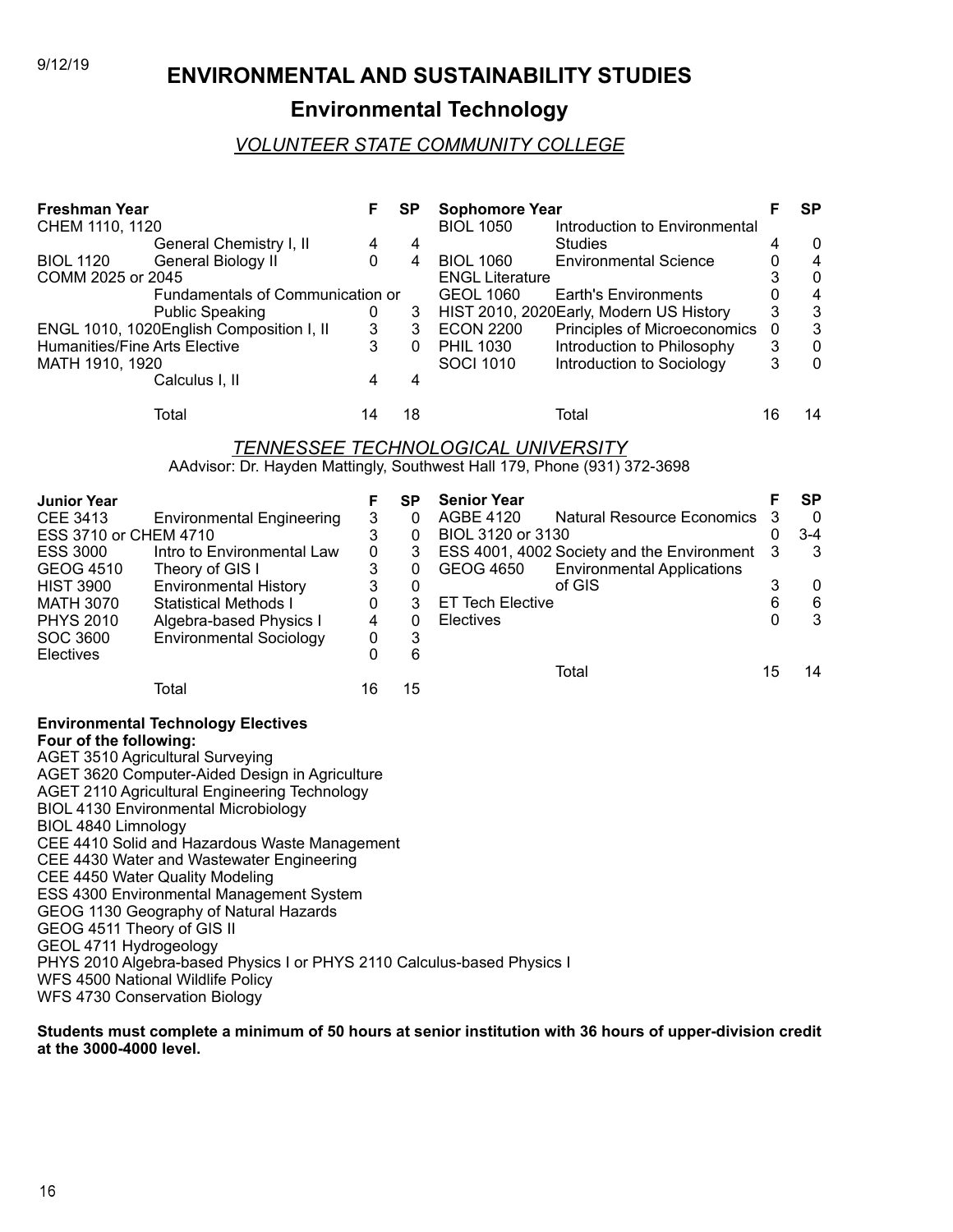# **SCHOOL OF INTERDISCIPLINARY STUDIES**

# **INTERDISCIPLINARY STUDIES (B.S.) (LIST) Workplace Leadership and Human Behavior**

#### *VOLUNTEER STATE COMMUNITY COLLEGE*

| <b>Freshman Year</b>             |                                           |    | SP | <b>Sophomore Year</b>                    |                                     |     | SP |
|----------------------------------|-------------------------------------------|----|----|------------------------------------------|-------------------------------------|-----|----|
| <b>Natural Sciences</b>          |                                           |    |    | <b>ENGL Literature</b>                   |                                     |     | 0  |
| COMM 2025 or 2045                |                                           |    |    | HIST 2010, 2020 Early, Modern US History |                                     | 3   | 3  |
| Fundumentals of Communication or |                                           |    |    | Humanities/Fine Arts Electives           |                                     | 3   | 3  |
|                                  | <b>Public Speaking</b>                    |    | 0  | <b>ECON 2200</b>                         | <b>Principles of Microeconomics</b> | - 0 | 3  |
|                                  | ENGL 1010, 1020 English Composition I, II | 3  | 3  | <b>SOCI 1010</b>                         | Introduction to Sociology           | 3   | 0  |
| MATH <sup>1</sup>                |                                           |    |    | Electives <sup>2</sup>                   |                                     |     | 6  |
| <b>PSYC 1030</b>                 | Introduction to Psychology                | 3  | 0  |                                          |                                     |     |    |
| Electives <sup>2</sup>           |                                           | ົ  | 5  |                                          |                                     |     |    |
|                                  | Total                                     | 15 | 15 | Total                                    |                                     |     | 15 |

## *TENNESSEE TECHNOLOGICAL UNIVERSITY*

Advisor: Jeannie Smith, Southwest Hall, Phone (931) 372-6238

| <b>Junior Year</b>            |                                    |    | <b>Senior Year</b> |                                     |    |
|-------------------------------|------------------------------------|----|--------------------|-------------------------------------|----|
| <b>BMGT 3510</b>              | Management & Org. Behavior         | 3  | <b>BMGT 3630</b>   | Human Resource Management           | 3  |
| <b>LIST 4093</b>              | <b>Special Topics</b>              | 3  | FOED 3010          | Integrated Instruction Tech         | 3  |
| SOC 3300                      | Occupational Sociology             | 3  | FOED 4340          | <b>Technology for Presentations</b> | 3  |
| SOC 4430                      | People in Organizations            |    | LAW 2810           | <b>Business Legal Environment</b>   |    |
| PC 3250                       | <b>Professional Communications</b> | 3  |                    | and Ethics                          | 3  |
| <b>LIST 4100</b>              | Adult Learning                     |    | <b>LIST 4850</b>   | Topics in Org Development           | 3  |
| Social Science Upper Division |                                    | 6  | <b>SPAN 3550</b>   | Latin America: Country/People       | 3  |
|                               | Directed Elective Upper Division   | 6  | <b>COMM 3000</b>   | Comp Mediated Comm                  | 3  |
|                               |                                    |    | <b>LIST 4116</b>   | Internship                          | 6  |
|                               |                                    |    | <b>LIST 4995</b>   | Capstone Project                    | 3  |
|                               | Total                              | 30 |                    | Total                               | 30 |

<sup>1</sup>Select from the General Education Core.

<sup>2</sup>Courses must be selected from the VSCC/TTU Transfer Equivalency table www.tntech.edu/admissions/undergraduate/ transfer/transfercredit.php

#### **The BS/LIST degree requires a minimum of 120 hours. Students without an Associate's degree may need to take electives or prerequisite credits.**

#### **DEGREE REQUIREMENTS**

 **Students holding an A.S., A.A. and A.A.S. degrees:** The B.S. degree requires a minimum of 120 hours, 60 hours must transfer as an A.S., A.A. or A.A. S. degree, and **50 hours minimum must be taken at a four-year institution.** Students must have a minimum of 45 hours at the 3000 or 4000 level with at least 12 of these hours at the 4000 level. To meet residence requirements, a student must complete 30 hours, including 24 of the last 30 hours of 3000 and 4000 level

#### courses, at TTU.

#### **PREREQUISITE REQUIREMENTS**

 **Students holding A.A.S. degrees:** The general education requirements for TTU must be met, some of which are included in the degree plan above. In addition, if these requirements were not included in the A.A.S. degree, they must be taken: English Composition, 3 hours; Oral Communication (speech-based), 3 hours; Math, 3 hours (requiring 2 years of Algebra and 1 year of Geometry in high school); Humanities/Fine Arts, 3 hours; Social/Behavioral Sciences, 6 hours; and Natural Sciences, 8 hours.

**Students holding A.S. or A.A. degrees:** The general education requirements for TTU must be met.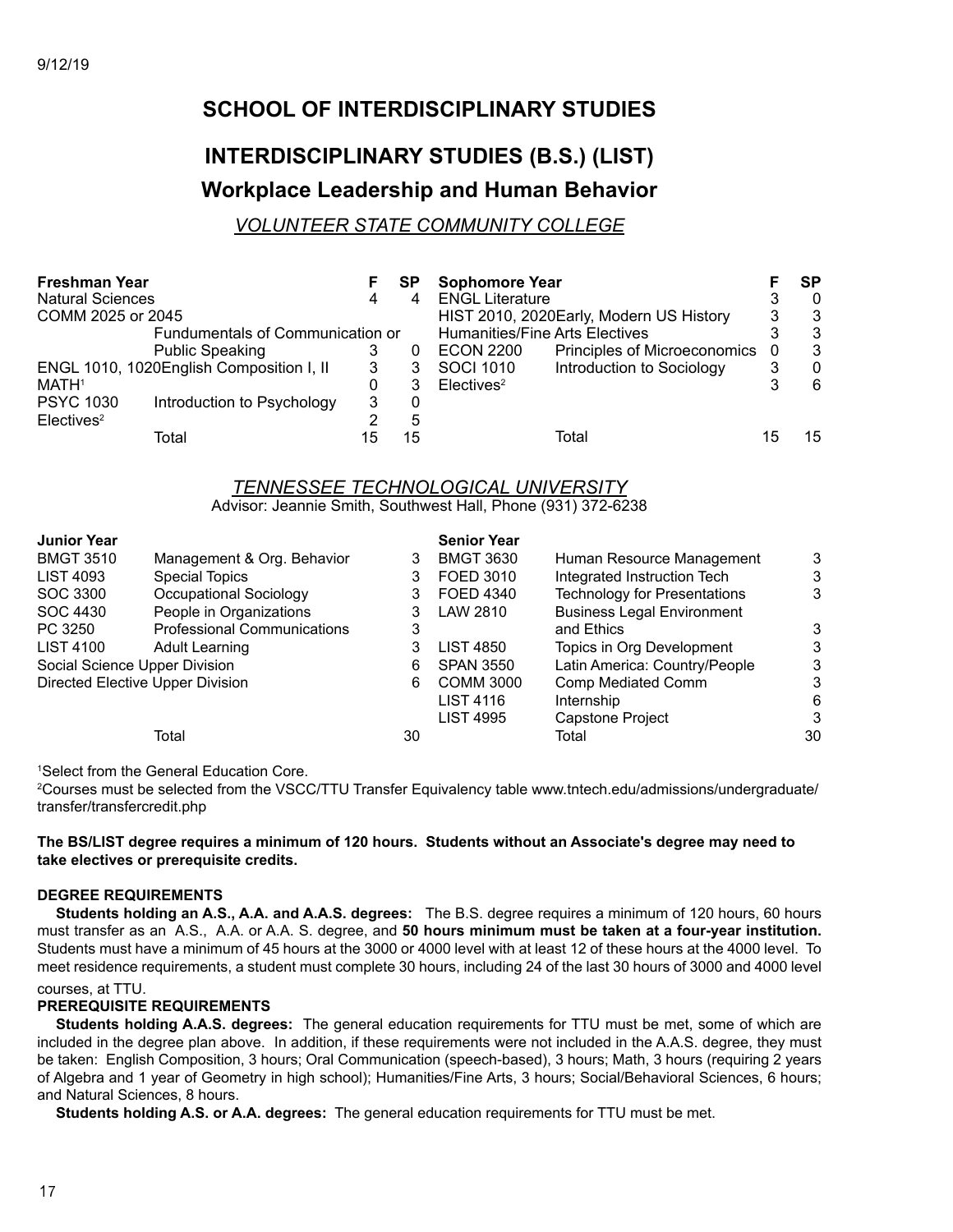# **INTERDISCIPLINARY STUDIES (B.S.) (LIST)**

#### *VOLUNTEER STATE COMMUNITY COLLEGE*

| <b>Freshman Year</b>             |                                          |    | <b>SP</b> | <b>Sophomore Year</b>          |                                         |    | SP           |
|----------------------------------|------------------------------------------|----|-----------|--------------------------------|-----------------------------------------|----|--------------|
| <b>Natural Sciences</b>          |                                          | 4  | 4         | <b>ENGL Literature</b>         |                                         | З  | 0            |
| COMM 2025 or 2045                |                                          |    |           |                                | HIST 2010, 2020Early, Modern US History | 3  | 3            |
| Fundamentals of Communication or |                                          |    |           | Humanities/Fine Arts Electives |                                         | 3  | 3            |
|                                  | <b>Public Speaking</b>                   |    | 0         | <b>ECON 2200</b>               | <b>Principles of Microeconomics</b>     | 0  | 3            |
|                                  | ENGL 1010, 1020English Composition I, II | 3  |           | <b>SOCI 1010</b>               | Introduction to Sociology               | 3  | $\mathbf{0}$ |
| MATH <sup>1</sup>                |                                          |    |           | Electives <sup>2</sup>         |                                         | 3  | 6            |
| <b>PSYC 1030</b>                 | Introduction to Psychology               | 3  | 0         |                                |                                         |    |              |
| Electives <sup>2</sup>           |                                          | ົ  | 5         |                                |                                         |    |              |
|                                  | Total                                    | 15 | 15        |                                | Total                                   | 15 | 15           |

#### *TENNESSEE TECHNOLOGICAL UNIVERSITY*

Advisor: Jeannie Smith, Southwest Hall, Phone (931) 372-6238

#### **Junior Year**

| Julijor Tear                                 |    | <b>Senior</b> rear                                  |    |
|----------------------------------------------|----|-----------------------------------------------------|----|
| Concentration Area (3000-4000 level courses) |    | Concentration Area (3000-4000 level courses)        | 12 |
| Electives (3000-4000 level)                  | 18 | Electives (any level)                               | 15 |
|                                              |    | LIST 4995 Capstone Project (last semester; all      |    |
|                                              |    | concentration requirements must be completed prior) | 3  |
| Total                                        | 30 | Total                                               | 30 |
|                                              |    |                                                     |    |

**Senior Year** 

<sup>1</sup>Select from the General Education Core.

<sup>2</sup>Courses must be selected from the VSCC/TTU Transfer Equivalency table www.tntech.edu/admissions/undergraduate/ transfer/transfercredit.php

#### **The BS/LIST degree requires a minimum of 120 hours. Students without an Associate's degree may need to take electives or prerequisite credits.**

#### **DEGREE REQUIREMENTS**

 **Students holding an A.S., A.A. and A.A.S. degrees:** The B.S. degree requires a minimum of 120 hours, 60 hours must transfer as an A.S., A.A. or A.A. S. degree, and **50 hours minimum must be taken at a four-year institution.** Students must have a minimum of 45 hours at the 3000 or 4000 level with at least 12 of these hours at the 4000 level. To meet residence requirements, a student must complete 30 hours, including 24 of the last 30 hours of 3000 and 4000 level

#### courses, at TTU.

#### **PREREQUISITE REQUIREMENTS**

 **Students holding A.A.S. degrees:** The general education requirements for TTU must be met, some of which are included in the degree plan above. In addition, if these requirements were not included in the A.A.S. degree, they must be taken: English Composition, 3 hours; Oral Communication (speech-based), 3 hours; Math, 3 hours (requiring 2 years of Algebra and 1 year of Geometry in high school); Humanities/Fine Arts, 3 hours; Social/Behavioral Sciences, 6 hours; and Natural Sciences, 8 hours.

**Students holding A.S. or A.A. degrees:** The general education requirements for TTU must be met.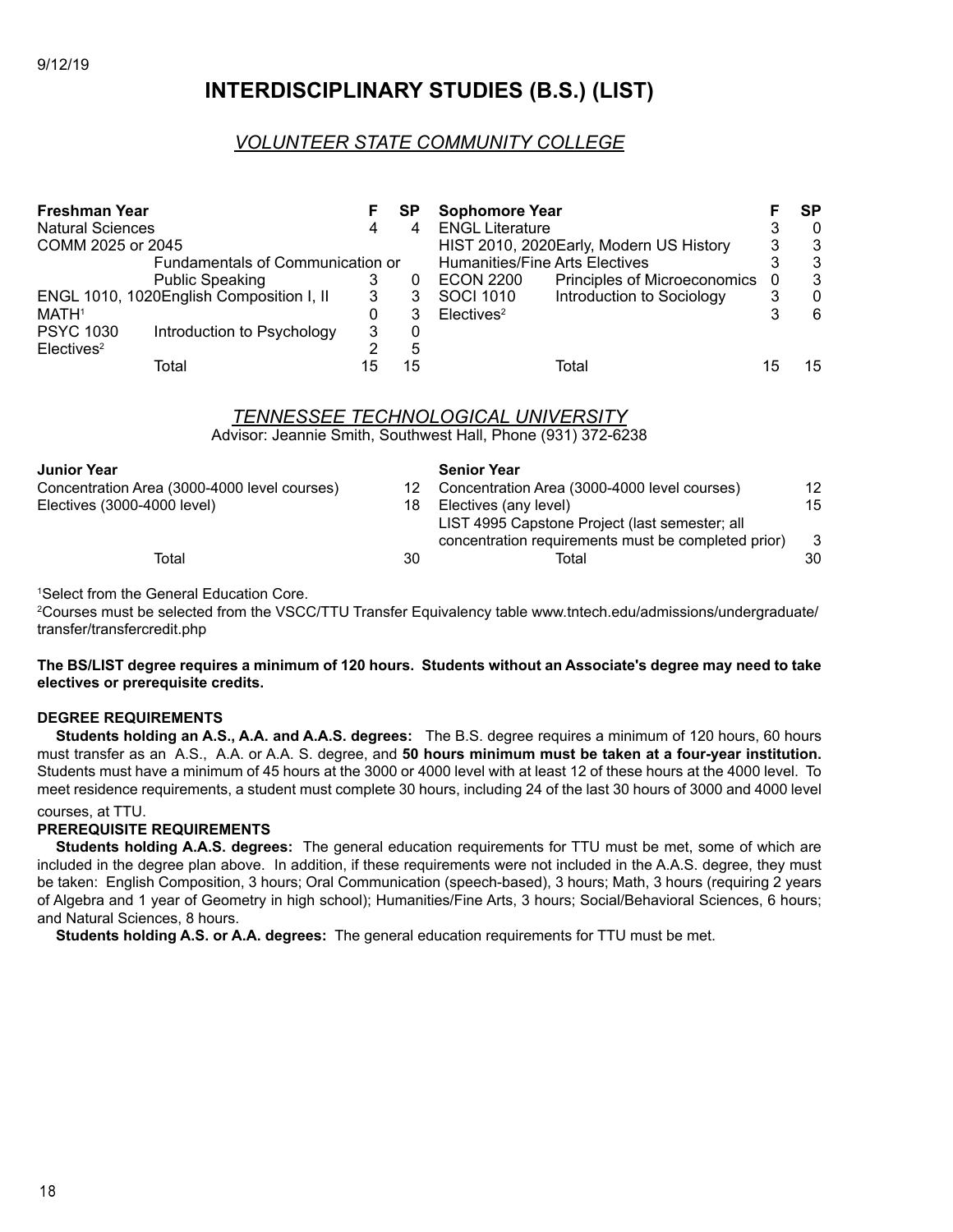# **SCHOOL OF PROFESSIONAL STUDIES**

# **PROFESSIONAL STUDIES (B.S.)**

## *VOLUNTEER STATE COMMUNITY COLLEGE*

| <b>Freshman Year</b>                                                                                      |    | <b>SP</b> | <b>Sophomore Year</b>                                                                                 | F           | SP          |  |  |  |  |
|-----------------------------------------------------------------------------------------------------------|----|-----------|-------------------------------------------------------------------------------------------------------|-------------|-------------|--|--|--|--|
| ENGL 1010, 1020English Composition I, II                                                                  |    | 3         | <b>PSYC 1030</b><br>General Psychology                                                                | $\mathsf 3$ | $\mathbf 0$ |  |  |  |  |
| HIST 2010, 2020 Early, Modern US History                                                                  | 3  | 3         | <b>ENGL Literature</b>                                                                                | 3           | $\Omega$    |  |  |  |  |
| MATH <sup>1</sup>                                                                                         | 3  | 0         | COMM 2025 or 2045                                                                                     |             |             |  |  |  |  |
| <b>Natural Science</b>                                                                                    | 4  | 4         | Fundamentals of Communication or                                                                      |             |             |  |  |  |  |
| Humanities/Fine Arts Electives                                                                            | 3  | 3         | <b>Public Speaking</b>                                                                                | 3           | 0           |  |  |  |  |
|                                                                                                           |    |           | SOCI 1010<br>Introduction to Sociology                                                                | 3           | $\Omega$    |  |  |  |  |
|                                                                                                           |    |           | ECON 2100, 2200                                                                                       |             |             |  |  |  |  |
|                                                                                                           |    |           | Principles of Microeconomics,                                                                         |             |             |  |  |  |  |
|                                                                                                           |    |           | <b>Macroeconomics</b>                                                                                 | 3           | 3           |  |  |  |  |
|                                                                                                           |    |           | Electives <sup>2</sup>                                                                                | 4           | 3           |  |  |  |  |
|                                                                                                           |    |           |                                                                                                       |             |             |  |  |  |  |
| Total                                                                                                     | 16 | 13        | Total                                                                                                 | 15          | 15          |  |  |  |  |
| <i>TENNESSEE TECHNOLOGICAL UNIVERSITY</i><br>Advisor: Jeannie Smith, Southwest Hall, Phone (931) 372-6238 |    |           |                                                                                                       |             |             |  |  |  |  |
| <b>Junior Year</b>                                                                                        |    |           | <b>Senior Year</b>                                                                                    |             |             |  |  |  |  |
| Professional Core (3000-4000 level courses)                                                               |    | 9         | Professional Core (3000-4000 level courses)                                                           |             | 12          |  |  |  |  |
| Concentration (3000-4000 level) <sup>1</sup>                                                              |    | 15        | Electives (any level)                                                                                 |             | 15          |  |  |  |  |
| Electives (3000-4000 level)                                                                               |    | 6         |                                                                                                       |             |             |  |  |  |  |
|                                                                                                           |    |           | PRST 4995 Capstone Project (last semester; all<br>concentration requirements must be completed prior) |             | 3           |  |  |  |  |
|                                                                                                           |    |           |                                                                                                       |             |             |  |  |  |  |
| Total                                                                                                     |    | 30        | Total                                                                                                 |             | 30          |  |  |  |  |

<sup>1</sup>Available concentrations in Health Administration, Information Technology, Organizational Leadership, or International Organizational Leadership, http://www.tnecampus.info/welcome-tn-ecampusinfo. This is an online degree program delivered through TN eCampus http://www.tnecampus.info/welcome-tn-ecampusinfo.